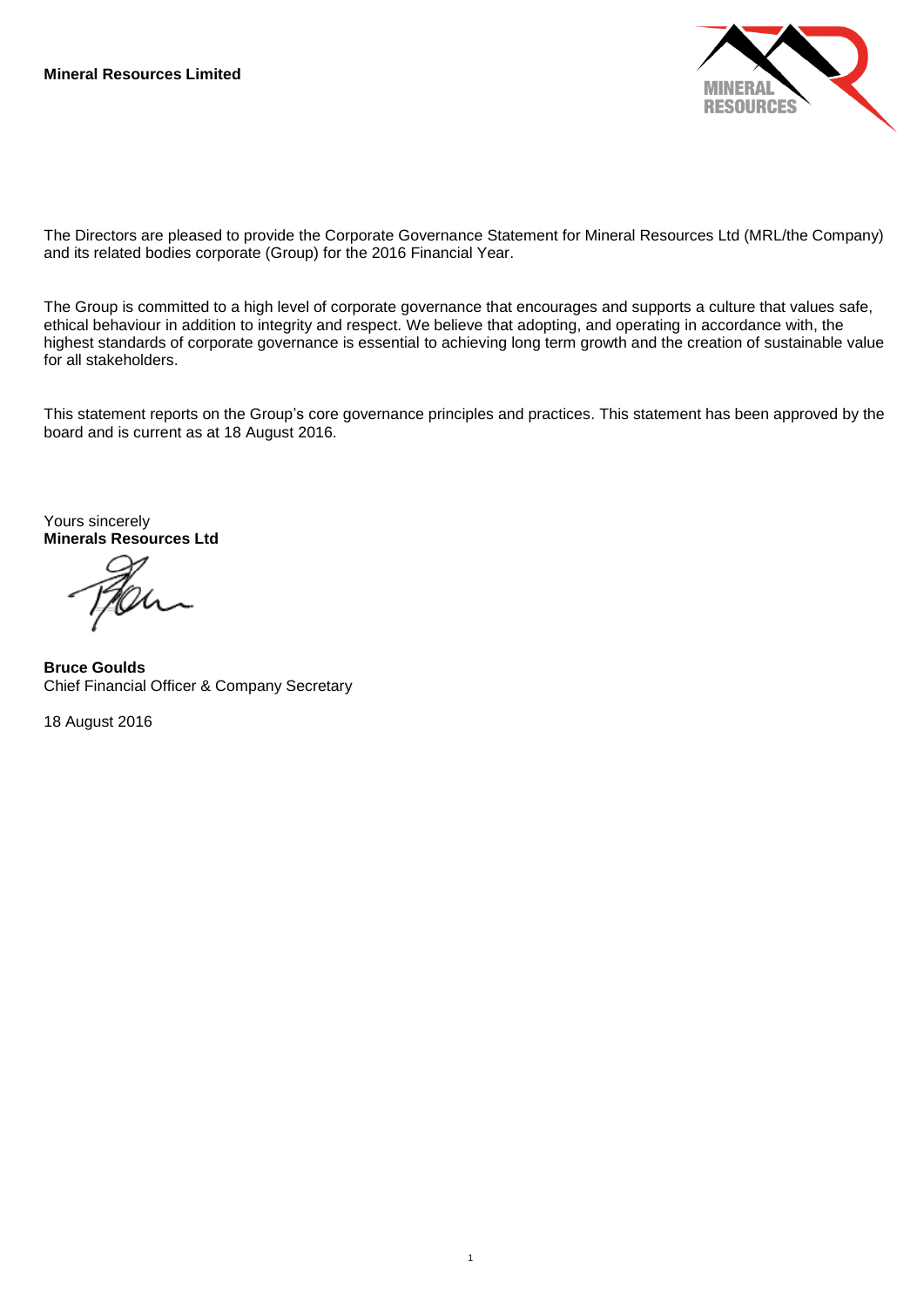## **Corporate Governance Statement**

**1.0 Overview**

MRL's Board and management consider that an uncompromising commitment to safety, environmental performance, corporate governance, and accountability is essential for the Group to achieve its objective of being a word class supplier of goods and services to the resources sector. As a result, specific corporate governance policies have been issued to detail the expected behaviour required from MRL employees and major sub-contractors, to ensure these objectives are met.

The ASX Corporate Governance Council released the third edition of its "*Good Corporate Governance Principles and Recommendations*" ("Recommendations") in 2014. The Board supports the principles laid out in the Recommendations. Although the Recommendations are not prescriptive, the ASX Listing Rules require disclosure of the extent to which the Recommendations have been followed, and for the Group to identify and provide reasons for those Recommendations that have not been followed. The Recommendations are listed below, along with details on how the Group has addressed the Recommendations, whether the Group is compliant with the Recommendations, and the location of relevant documents/reports.

MRL's Governance Policies are available at the Corporate Governance section of the Group's website: www.mineralresources.com.au. Where evidence of compliance with the Recommendations is included within this Report, the relevant section of the Report has been referenced in the table below.

# **2.0 ASX Recommendations and how MRL satisfies the Recommendations**

| <b>ASX Recommendations</b>                                                                  | How MRL satisfies the Recommendations                                                                                                                                                                                                                                                                                                  |  |  |  |  |  |
|---------------------------------------------------------------------------------------------|----------------------------------------------------------------------------------------------------------------------------------------------------------------------------------------------------------------------------------------------------------------------------------------------------------------------------------------|--|--|--|--|--|
| Principle 1 – Lay solid foundations for management and oversight                            |                                                                                                                                                                                                                                                                                                                                        |  |  |  |  |  |
| <b>Recommendation 1.1:</b>                                                                  | <b>MRL Corporate Governance Document: Board Charter</b>                                                                                                                                                                                                                                                                                |  |  |  |  |  |
| A listed entity should disclose:                                                            | Compliant with ASX Recommendations  <br>Documents available:<br>$\checkmark$ On the Group's website<br>$\checkmark$                                                                                                                                                                                                                    |  |  |  |  |  |
| $(a)$ the<br>respective<br>roles<br>responsibilities of its board<br>and<br>management; and | and The Board Charter defines the role of the Board as approving the strategic direction of the Group, overseeing<br>good governance practices and guiding and monitoring the performance of Key Management Personnel (KMP).                                                                                                           |  |  |  |  |  |
| (b) those matters expressly reserved for                                                    | The Board Charter assigns responsibility to the Board for:                                                                                                                                                                                                                                                                             |  |  |  |  |  |
| the board and those delegated to<br>management.                                             | setting the principles for safe and ethical behaviour of all MRL employees (Employees)<br>establishing the direction, strategies and financial objectives for the Group<br>monitoring compliance with regulatory requirements<br>supervision of the implementation of the policies, strategies and financial objectives set out above. |  |  |  |  |  |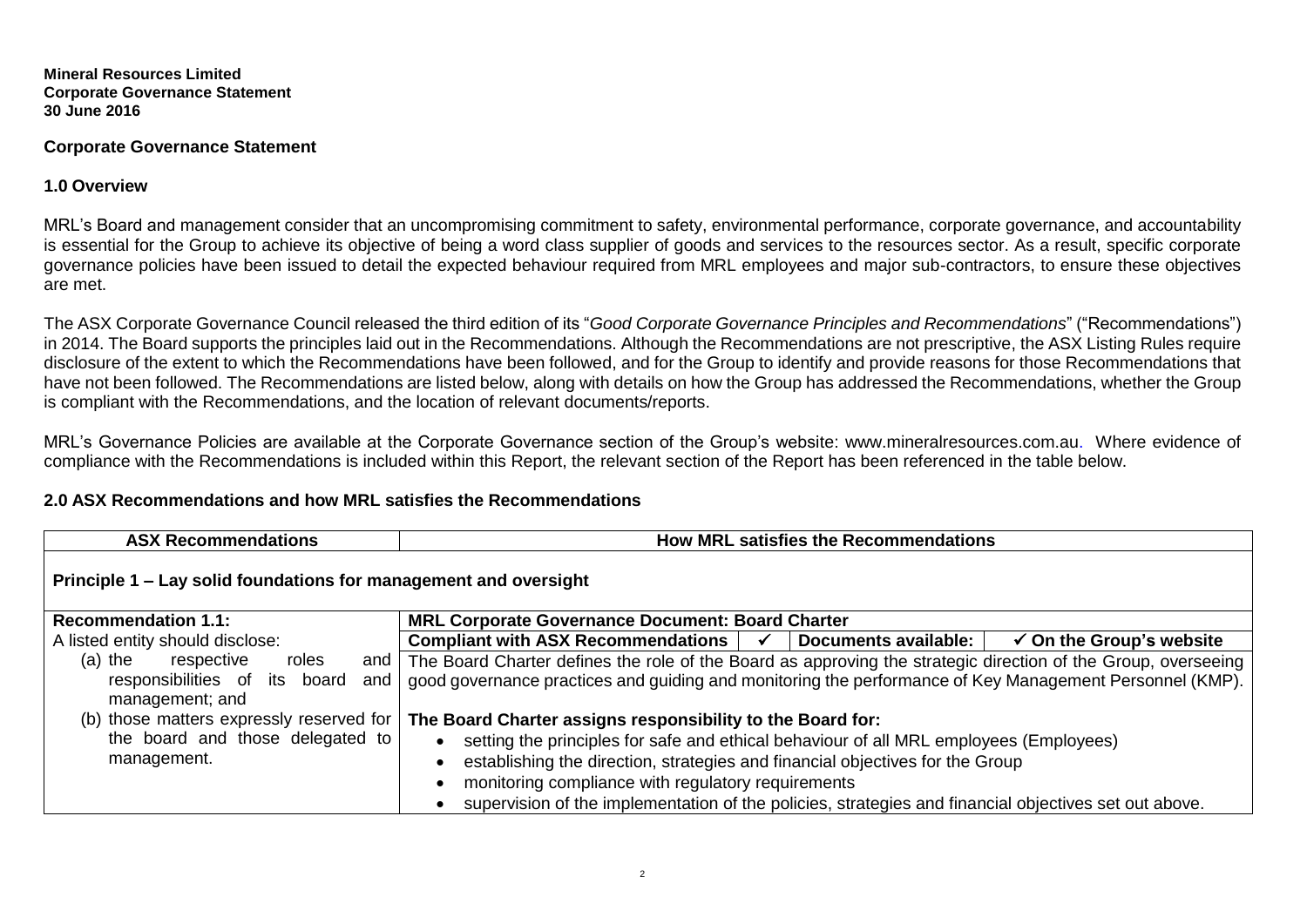| Executives have responsibility for the efficient and effective implementation and delivery of the ground-rules,                                                                                                                          |
|------------------------------------------------------------------------------------------------------------------------------------------------------------------------------------------------------------------------------------------|
| policies, strategies and financial objectives, as set by the Board.                                                                                                                                                                      |
|                                                                                                                                                                                                                                          |
| The following matters are expressly reserved for the Board:                                                                                                                                                                              |
| overseeing the management of safety, occupational health and environmental matters<br>$\bullet$                                                                                                                                          |
| development of corporate objectives, strategy and operations plans                                                                                                                                                                       |
| appointment, evaluation, rewarding and, if necessary, removal of the Managing Director                                                                                                                                                   |
| establishing appropriate levels of delegation to the Managing Director to allow the Managing Director to<br>manage the business efficiently                                                                                              |
| review and approval of plans, new investment proposals, major capital and operating expenditures,                                                                                                                                        |
| capital management, acquisitions, divestitures and major funding activities exceeding the delegated<br>authority of the Managing Director                                                                                                |
| monitoring actual performance against planned performance and providing guidance and support to                                                                                                                                          |
| ensure planned performance is achieved                                                                                                                                                                                                   |
| ensuring that the Group is appropriately positioned to manage significant business risks                                                                                                                                                 |
| satisfying itself that the financial reporting of the Group fairly and accurately sets out the financial position<br>and financial performance of the Group                                                                              |
| satisfying itself that there are appropriate reporting systems and controls in place to assure the Board<br>that proper operational, financial, compliance, and internal control processes are in place and functioning<br>appropriately |
| ensuring that appropriate internal and external audit arrangements are in place and operating effectively<br>$\bullet$                                                                                                                   |
| having a framework in place to help ensure that the Group acts legally and responsibly on all matters<br>consistent with the Code of Conduct                                                                                             |
| reporting to shareholders.                                                                                                                                                                                                               |
|                                                                                                                                                                                                                                          |
| <b>Management's responsibilities:</b>                                                                                                                                                                                                    |
| Responsibility for the day-to-day operation and administration of the Group is delegated by the Board to the                                                                                                                             |
| Managing Director.                                                                                                                                                                                                                       |
| Under the guidance and direction of the Managing Director, executives are responsible for day-to-day running                                                                                                                             |
| of their area of responsibility by:                                                                                                                                                                                                      |
| planning the operation and function of areas over which executives have been assigned responsibility<br>$\bullet$                                                                                                                        |
| organising the resources necessary to accomplish the required outcomes to meet the goals defined by<br>the Board                                                                                                                         |
|                                                                                                                                                                                                                                          |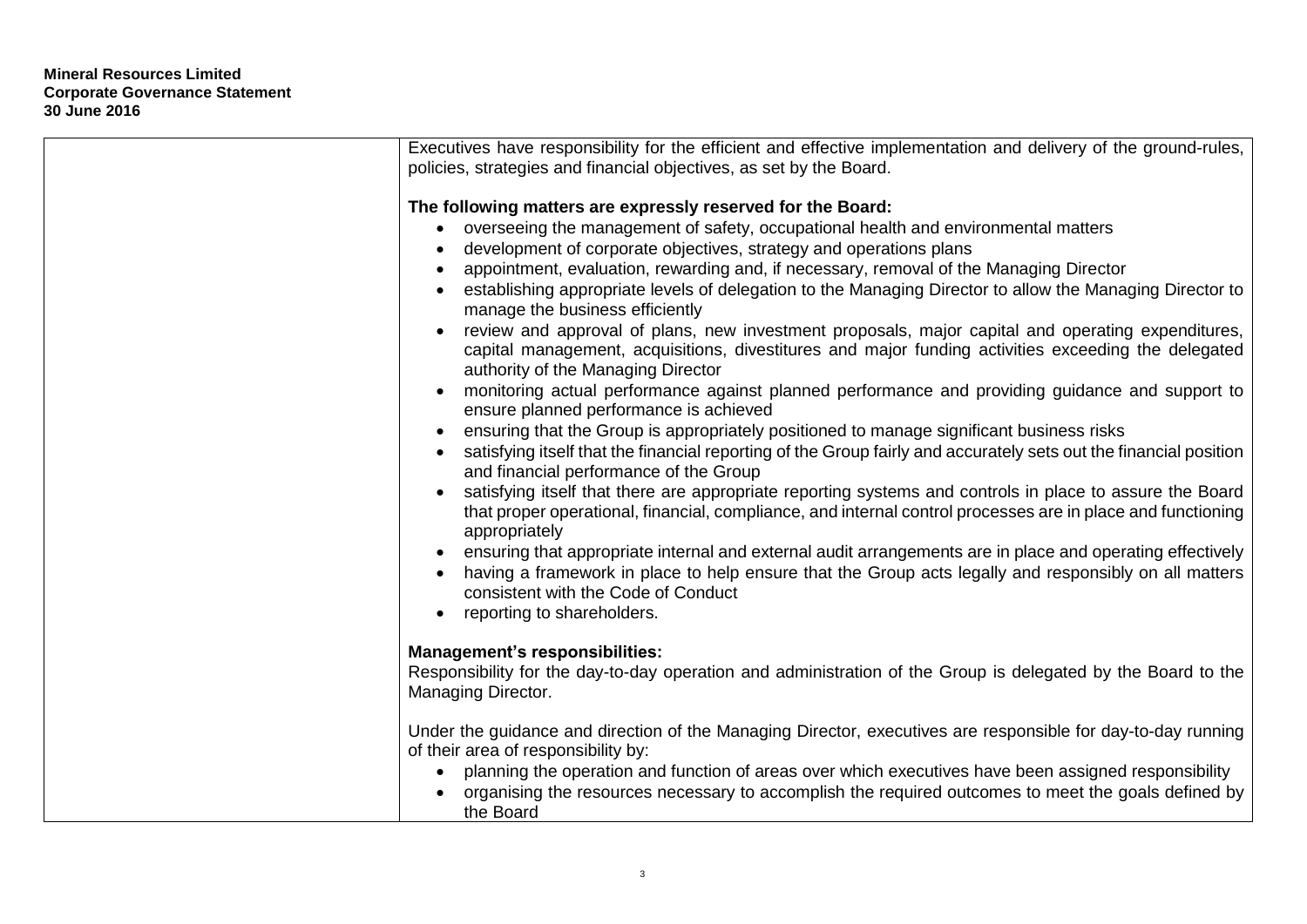|                                                                                                                                                                                                           | ensuring that the plan to achieve the goals is being carried out in such a way that its accomplishment is<br>assured.                                                                                                                                                                                                                                                                                                                                                                                                                                                            |              |                             |                                                                                          |  |  |
|-----------------------------------------------------------------------------------------------------------------------------------------------------------------------------------------------------------|----------------------------------------------------------------------------------------------------------------------------------------------------------------------------------------------------------------------------------------------------------------------------------------------------------------------------------------------------------------------------------------------------------------------------------------------------------------------------------------------------------------------------------------------------------------------------------|--------------|-----------------------------|------------------------------------------------------------------------------------------|--|--|
| <b>Recommendation 1.2:</b><br>A listed entity should:                                                                                                                                                     | MRL Corporate Governance Document: Procedures for Selection and Appointment of Directors and<br><b>Shareholders' Communication Policy</b>                                                                                                                                                                                                                                                                                                                                                                                                                                        |              |                             |                                                                                          |  |  |
| (a) Undertake appropriate checks before                                                                                                                                                                   | <b>Compliant with ASX Recommendations</b>                                                                                                                                                                                                                                                                                                                                                                                                                                                                                                                                        | $\sqrt{2}$   | Documents available:        | $\checkmark$ On the Group's website                                                      |  |  |
| or putting<br>appointing a person,<br>holders a<br>forward to security<br>candidate for election, as a director;<br>and<br>(b) Provide Security Holders with all<br>material information that the company | The Group's Corporate Governance Document "Procedures for Selection and Appointment of Directors" sets<br>out the primary principle for selection and appointment of Directors as being the assessment of the skills and<br>experience of the proposed appointee having regard to those of existing Directors, and any likely changes to<br>the business.<br>Candidates are assessed on the following basis:                                                                                                                                                                     |              |                             |                                                                                          |  |  |
| has in its possession relevant to a<br>decision on whether to elect or re-<br>elect a director.                                                                                                           | competencies and qualifications<br>the candidates' particular skills and experience and the contribution these will make towards<br>development and execution of business strategy<br>contribution to the overall balance of the composition of the Board<br>time availability and other roles that may mitigate the capacity to add value to the Group<br>depth of understanding of the role of and legal obligations of a Director.                                                                                                                                            |              |                             |                                                                                          |  |  |
|                                                                                                                                                                                                           | The Group's Corporate Governance Document "Shareholders' Communication Policy" sets out the<br>responsibilities and processes for communication with Shareholders. The Company Secretary is tasked with<br>responsibility for ensuring that Notices of Meetings to Shareholders provide all information relevant to<br>shareholders to assist with the decisions to be made at the meeting. In the case of Board candidates standing<br>for re-election, this would include all material information the Group has in its possession relevant to re-election<br>of the Director. |              |                             |                                                                                          |  |  |
| <b>Recommendation 1.3:</b>                                                                                                                                                                                | <b>MRL Corporate Governance Document: Service Agreements</b>                                                                                                                                                                                                                                                                                                                                                                                                                                                                                                                     |              |                             |                                                                                          |  |  |
| A listed entity should have a<br>written<br>agreement with each director and senior<br>executive setting out the terms of their                                                                           | <b>Compliant with ASX Recommendations</b>                                                                                                                                                                                                                                                                                                                                                                                                                                                                                                                                        | $\checkmark$ | <b>Documents available:</b> | √ Directors' Report included<br>in the Annual Report available<br>on the Group's Website |  |  |
| appointment.                                                                                                                                                                                              | The Directors' Report, included in the Annual Report which is available on the Group's website, includes details<br>of the terms of appointment for Directors and executives.                                                                                                                                                                                                                                                                                                                                                                                                    |              |                             |                                                                                          |  |  |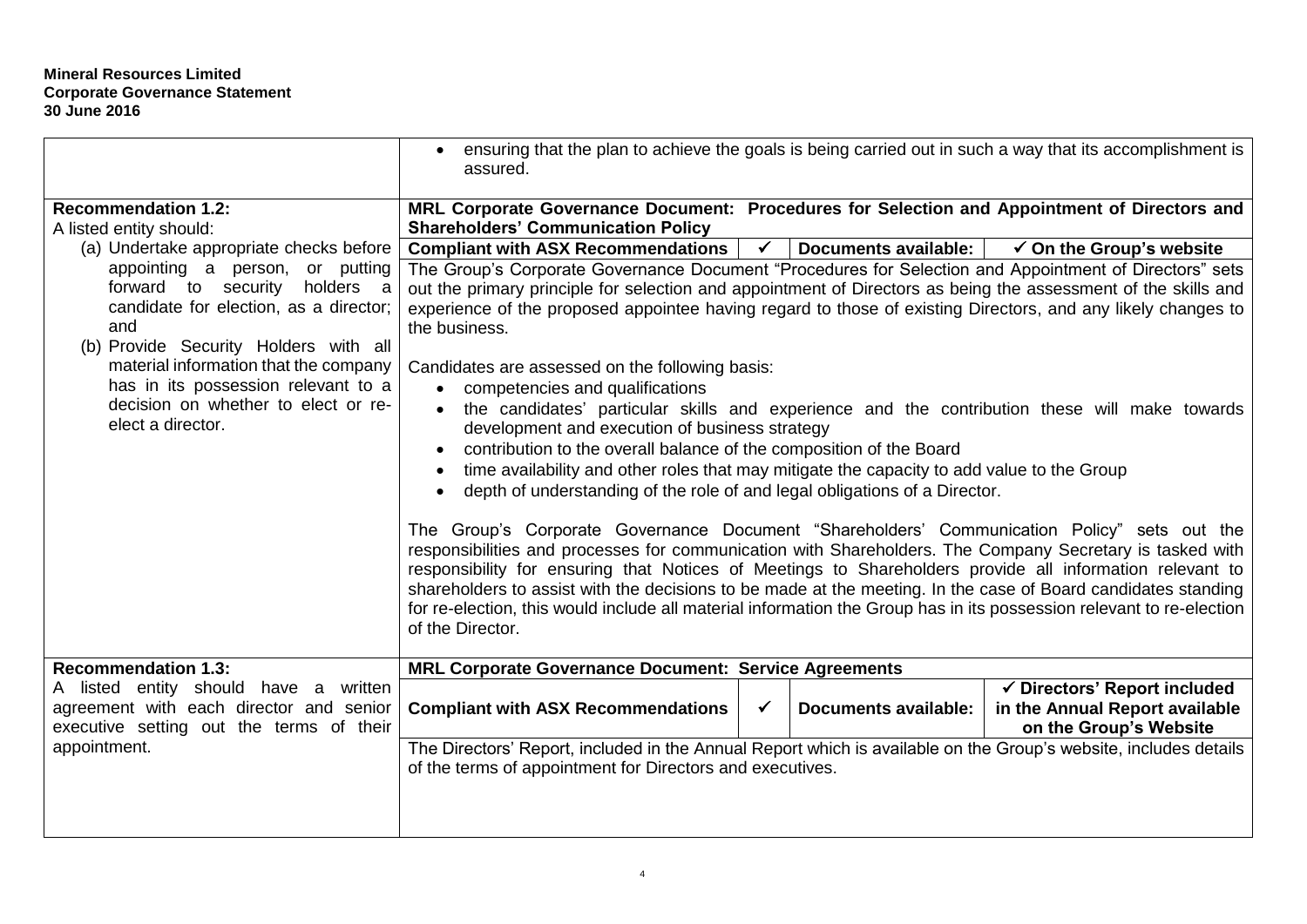| <b>Recommendation 1.4:</b>                                                    | MRL Corporate Governance Document: Board Charter                                                                                                                                                                                                               |  |  |  |  |  |  |  |
|-------------------------------------------------------------------------------|----------------------------------------------------------------------------------------------------------------------------------------------------------------------------------------------------------------------------------------------------------------|--|--|--|--|--|--|--|
| The company secretary of a listed entity                                      | Compliant with ASX Recommendations  <br><b>Documents available:</b><br>$\checkmark$ On the Group's website<br>$\checkmark$                                                                                                                                     |  |  |  |  |  |  |  |
| should be accountable directly to the board,                                  | The Board Charter confirms that the Company Secretary is accountable directly to the Board, through the                                                                                                                                                        |  |  |  |  |  |  |  |
| through the chair, on matters to do with the                                  | Chairman, on matters to do with the proper functioning of the Board.                                                                                                                                                                                           |  |  |  |  |  |  |  |
| proper functioning of the board.                                              |                                                                                                                                                                                                                                                                |  |  |  |  |  |  |  |
|                                                                               | The role of the Company Secretary                                                                                                                                                                                                                              |  |  |  |  |  |  |  |
|                                                                               | The Company Secretary is accountable to the Board through the Chairman to manage the proper functioning of<br>the Board and its Committees. The Company Secretary is also responsible for providing advice and support to                                      |  |  |  |  |  |  |  |
|                                                                               | the Board on governance related matters. The appointment and removal of the Company Secretary is a                                                                                                                                                             |  |  |  |  |  |  |  |
|                                                                               | responsibility of the Board. All Directors have a right of access to information and advice, facilitated through the                                                                                                                                           |  |  |  |  |  |  |  |
|                                                                               | Company Secretary.                                                                                                                                                                                                                                             |  |  |  |  |  |  |  |
|                                                                               |                                                                                                                                                                                                                                                                |  |  |  |  |  |  |  |
| <b>Recommendation 1.5:</b>                                                    | MRL Corporate Governance Document: Equal Employment Opportunity and Diversity Policy                                                                                                                                                                           |  |  |  |  |  |  |  |
| A listed entity should:                                                       | $\checkmark$<br><b>Documents available:</b><br><b>Compliant with ASX Recommendations</b><br>$\checkmark$ On the Group's website                                                                                                                                |  |  |  |  |  |  |  |
| (a) have a diversity policy which includes<br>requirements for the board or a | The Group's Equal Employment Opportunity (EEO) and Diversity Policy provides for diversity of employment                                                                                                                                                       |  |  |  |  |  |  |  |
| relevant committee of the board to set                                        | opportunities within the Group.<br>The Group has determined a target for gender diversity. Taking account of industry norms, the Group's target<br>for the percentage of female to male employees is 20%. As at 30 June 2016, 13% (30 June 2015: 17%) of Group |  |  |  |  |  |  |  |
| measurable objectives for achieving                                           |                                                                                                                                                                                                                                                                |  |  |  |  |  |  |  |
| gender diversity and to assess                                                |                                                                                                                                                                                                                                                                |  |  |  |  |  |  |  |
| annually both the objectives and the                                          | employees were female and one (30 June 2015: two) was in a senior executive position. There are currently no                                                                                                                                                   |  |  |  |  |  |  |  |
| entity's progress in achieving them;                                          | females serving on the Board.                                                                                                                                                                                                                                  |  |  |  |  |  |  |  |
|                                                                               |                                                                                                                                                                                                                                                                |  |  |  |  |  |  |  |
| (b) disclose the policy or a summary of it;                                   | The Group is committed to creating a working environment that values and utilises the contribution of its                                                                                                                                                      |  |  |  |  |  |  |  |
| and                                                                           | employees from diverse backgrounds and experience. The EEO and Diversity Policy is a commitment by the<br>Group to create a workplace that is fair and inclusive, applies fair and equitable employment practices and                                          |  |  |  |  |  |  |  |
| (c) disclose at the end of each reporting                                     | provides a working environment that will allow all employees to reach their full potential.                                                                                                                                                                    |  |  |  |  |  |  |  |
| period the measurable objectives for                                          |                                                                                                                                                                                                                                                                |  |  |  |  |  |  |  |
| achieving gender diversity set by the                                         | It is the intention of the Group that all matters related to employment and career development will be free from                                                                                                                                               |  |  |  |  |  |  |  |
| board or a relevant committee or the                                          | discriminatory practices by ensuring that selection for jobs and career progression will be determined by personal                                                                                                                                             |  |  |  |  |  |  |  |
| board in accordance with the entity's                                         | merit, competency, qualifications and ability to effectively perform the role. The Group will not treat any person                                                                                                                                             |  |  |  |  |  |  |  |
| diversity policy and its progress                                             | less favourably than another on the basis of:                                                                                                                                                                                                                  |  |  |  |  |  |  |  |
| towards achieving them and either:<br>(1) the respective proportions of       | • gender                                                                                                                                                                                                                                                       |  |  |  |  |  |  |  |
| men and women on the board,                                                   | marital Status<br>sexual orientation                                                                                                                                                                                                                           |  |  |  |  |  |  |  |
| in senior executive positions                                                 |                                                                                                                                                                                                                                                                |  |  |  |  |  |  |  |
| and across<br>the whole                                                       | age                                                                                                                                                                                                                                                            |  |  |  |  |  |  |  |
|                                                                               |                                                                                                                                                                                                                                                                |  |  |  |  |  |  |  |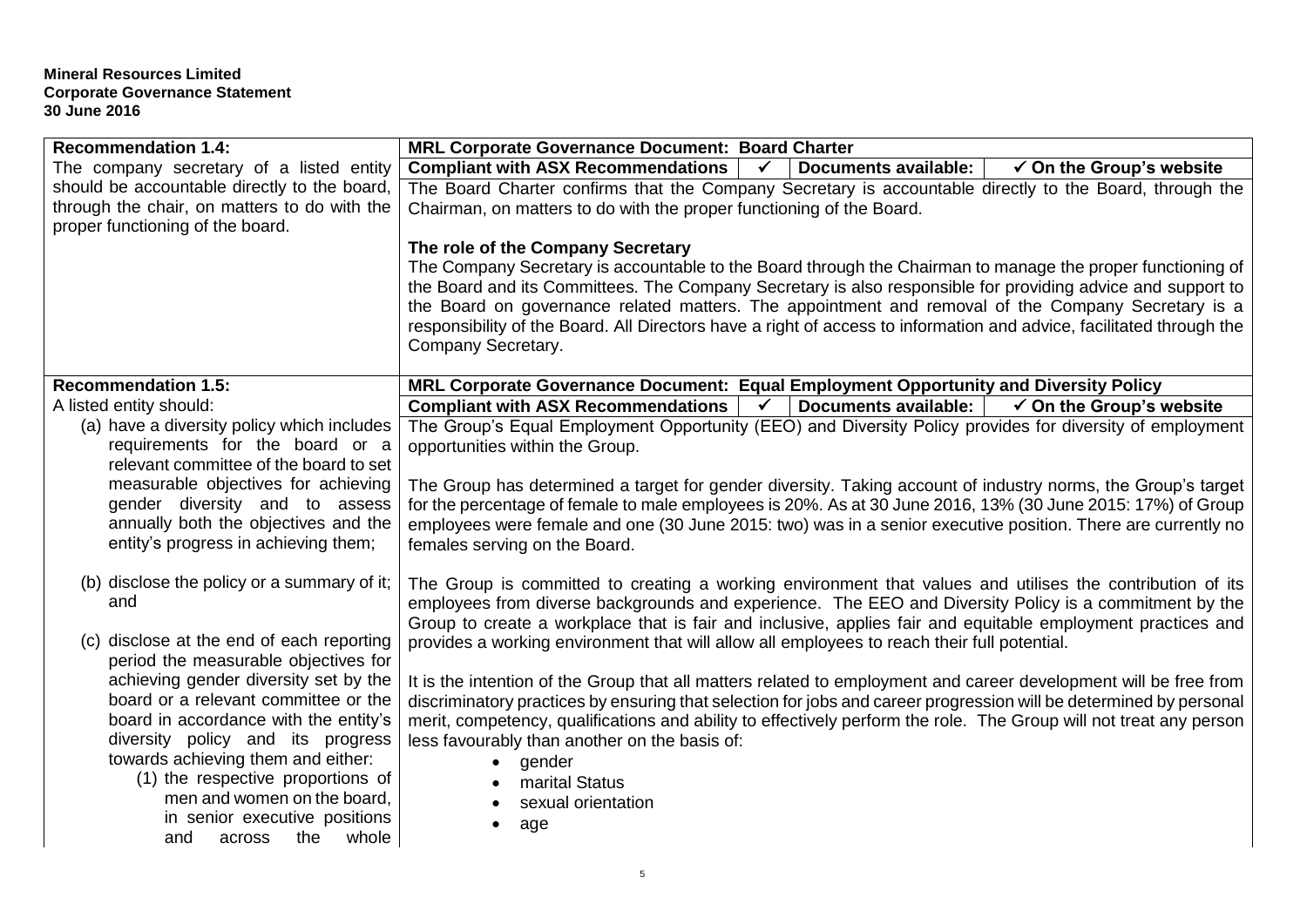| organisation (including how<br>the entity as defined "senior"<br>executive"<br>these<br>for<br>purposes); or<br>$(2)$ if the entity is a "relevant"<br>under<br>employer"<br>the<br>Workplace Gender Equality<br>Act, the entity's most recent<br>"Gender Equality Indicators",<br>as defined in and published<br>under that Act. | race/cultural background<br>religious or political opinions<br>family responsibilities<br>disability.<br>This policy applies to all Group employees and contractors. Each person has an obligation to support and<br>respect equality, workplace diversity and ethical practices in their workplace. The following legislative<br>requirements are considered in conjunction with this policy:<br>• Fair Work Act 2009<br>Anti-Discrimination Act 1998<br>Equal Employment Opportunity Act 1984<br>Sex Discrimination Act 1984<br><b>Racial Discrimination Act 1975</b><br>Human Rights and Equal Opportunity Act 1986<br>Disability Discrimination Act 1992.    |
|-----------------------------------------------------------------------------------------------------------------------------------------------------------------------------------------------------------------------------------------------------------------------------------------------------------------------------------|------------------------------------------------------------------------------------------------------------------------------------------------------------------------------------------------------------------------------------------------------------------------------------------------------------------------------------------------------------------------------------------------------------------------------------------------------------------------------------------------------------------------------------------------------------------------------------------------------------------------------------------------------------------|
| <b>Recommendation 1.6:</b>                                                                                                                                                                                                                                                                                                        | MRL Corporate Governance Document: Nomination Committee Charter and Performance Evaluation                                                                                                                                                                                                                                                                                                                                                                                                                                                                                                                                                                       |
| A listed entity should :<br>(a) have and disclose a process for                                                                                                                                                                                                                                                                   | <b>Practices Policy</b><br><b>Compliant with ASX Recommendations</b><br><b>Documents available:</b><br>$\checkmark$ On the Group's website<br>$\checkmark$                                                                                                                                                                                                                                                                                                                                                                                                                                                                                                       |
| periodically<br>evaluating<br>the<br>performance of the board,<br>its<br>committees and individual directors;<br>and<br>(b) disclose, in relation to each reporting<br>period, whether a<br>performance<br>evaluation was undertaken in the<br>reporting period in accordance with<br>that process.                               | The Board has in place a process for evaluating the performance of Directors and executives.<br><b>Managing Director</b><br>The Board reviews the performance of the Managing Director on an annual basis. The Board and the Managing<br>Director agree a set of specific performance measures to be used in the review of the forthcoming year.<br>This includes:<br>financial measures of the Group's performance<br>$\bullet$<br>achievement of key operational goals and strategic objectives<br>$\bullet$<br>development of management and staff<br>compliance with legal and Group policy requirements<br>achievement of other key performance indicators. |
|                                                                                                                                                                                                                                                                                                                                   | <b>Executives</b>                                                                                                                                                                                                                                                                                                                                                                                                                                                                                                                                                                                                                                                |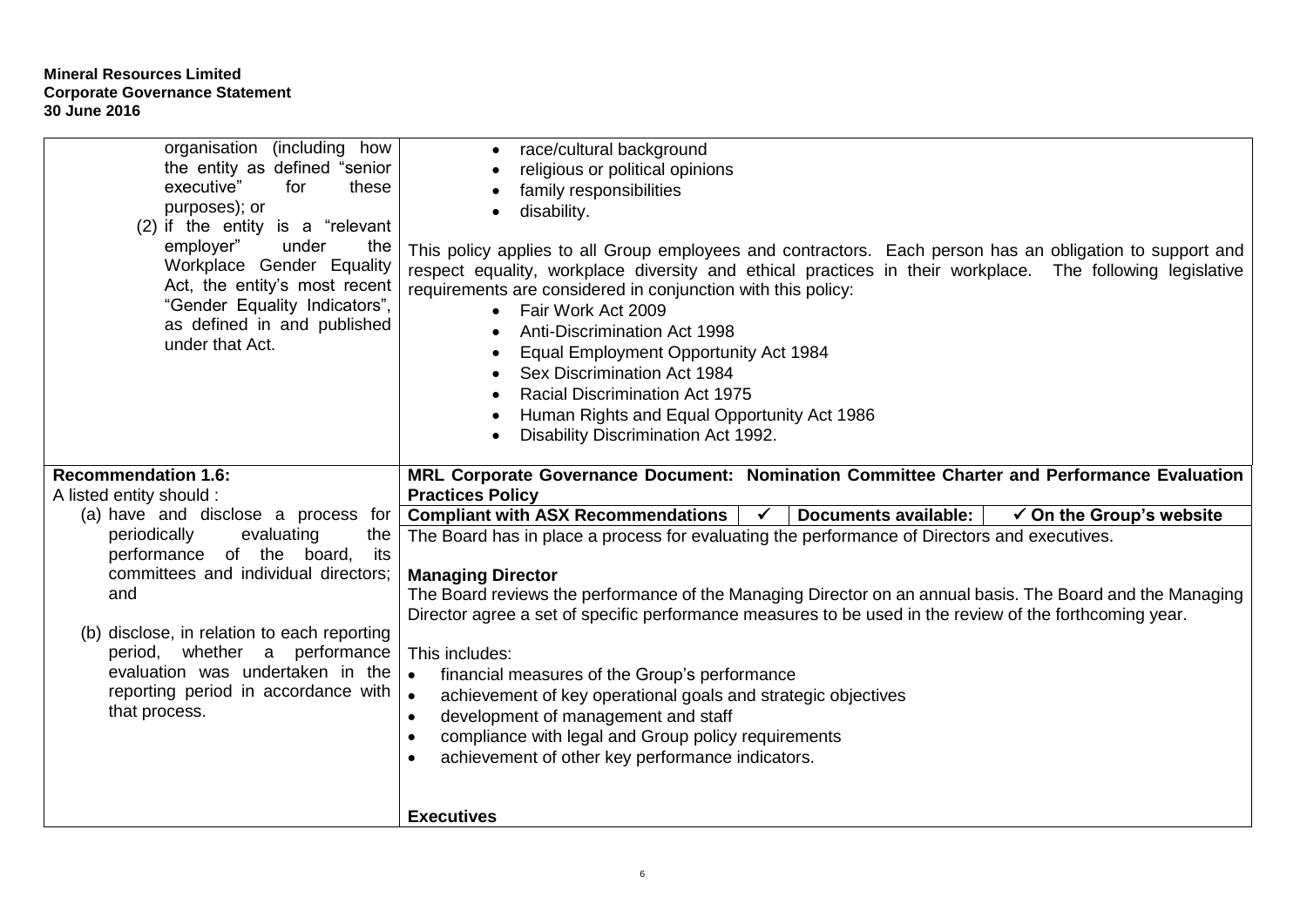|                                                                                                                          | The Managing Director is responsible for assessing the performance of executives, using the same system and<br>process outlined for the Managing Director above. In turn, each executive applies a similar process, which is<br>cascaded down throughout the Group, to ultimately ensure that all employees' performance and development<br>is appropriately assessed and managed. This assessment covers personal performance against a collection of<br>agreed KPI's, adherence to the "MRL Truths and Behaviours" and an individual's personal effectiveness.                                                                                                                                                                                                                                         |
|--------------------------------------------------------------------------------------------------------------------------|----------------------------------------------------------------------------------------------------------------------------------------------------------------------------------------------------------------------------------------------------------------------------------------------------------------------------------------------------------------------------------------------------------------------------------------------------------------------------------------------------------------------------------------------------------------------------------------------------------------------------------------------------------------------------------------------------------------------------------------------------------------------------------------------------------|
|                                                                                                                          | <b>Board and Board Committees</b><br>A formal evaluation of the performance of the Board, Audit Committee, Remunerations Committee, and<br>Nominations Committee was undertaken in May 2016 by the Chairman.                                                                                                                                                                                                                                                                                                                                                                                                                                                                                                                                                                                             |
|                                                                                                                          | The annual review included consideration of the following measures:<br>comparison of the performance of the Board and each Committees against the requirements of their<br>respective Charters<br>assessment of the performance of the Board and Committees over the previous twelve months having<br>$\bullet$<br>regard to corporate strategies, operating plans and the annual budget<br>review of the Board and respective Committees' interaction with management<br>$\bullet$<br>identification of any particular goals and objectives of the Board and Committees for the next year<br>$\bullet$<br>review of the type and timing of information provided to the Directors<br>$\bullet$<br>identification of any necessary or desirable improvements to Board or Committee Charters.<br>$\bullet$ |
| <b>Recommendation 1.7:</b>                                                                                               | MRL Corporate Governance Document: Nomination Committee Charter                                                                                                                                                                                                                                                                                                                                                                                                                                                                                                                                                                                                                                                                                                                                          |
| A listed entity should:                                                                                                  | $\overline{\sqrt{2}}$<br><b>Compliant with ASX Recommendations</b><br><b>Documents available:</b><br>$\checkmark$ On the Group's website                                                                                                                                                                                                                                                                                                                                                                                                                                                                                                                                                                                                                                                                 |
| (a) have and disclose a process for<br>periodically<br>evaluating<br>the                                                 | The Nominations Committee is responsible for evaluating the performance of the Managing Director and<br>executives.                                                                                                                                                                                                                                                                                                                                                                                                                                                                                                                                                                                                                                                                                      |
| performance of senior executives;<br>and<br>(b) disclose, in relation to each reporting<br>period, whether a performance | The Managing Director and executives have formal job descriptions and letters of appointment describing their<br>term in office, duties, rights and responsibilities, and entitlements on termination.                                                                                                                                                                                                                                                                                                                                                                                                                                                                                                                                                                                                   |
| evaluation was undertaken in the                                                                                         | <b>Managing Director</b>                                                                                                                                                                                                                                                                                                                                                                                                                                                                                                                                                                                                                                                                                                                                                                                 |
| reporting period in accordance with<br>that process.                                                                     | The Board reviews the performance of the Managing Director on an annual basis, and has done so during the<br>2016 Financial Year. The Board and the Managing Director have agreed a set of specific performance measures                                                                                                                                                                                                                                                                                                                                                                                                                                                                                                                                                                                 |
|                                                                                                                          | to be used in the review of the 2016 Financial Year, which include:                                                                                                                                                                                                                                                                                                                                                                                                                                                                                                                                                                                                                                                                                                                                      |
|                                                                                                                          | financial measures of the Group's performance                                                                                                                                                                                                                                                                                                                                                                                                                                                                                                                                                                                                                                                                                                                                                            |
|                                                                                                                          | achievement of key operational goals and strategic objectives                                                                                                                                                                                                                                                                                                                                                                                                                                                                                                                                                                                                                                                                                                                                            |
|                                                                                                                          | development of Senior Managers and MRL employees                                                                                                                                                                                                                                                                                                                                                                                                                                                                                                                                                                                                                                                                                                                                                         |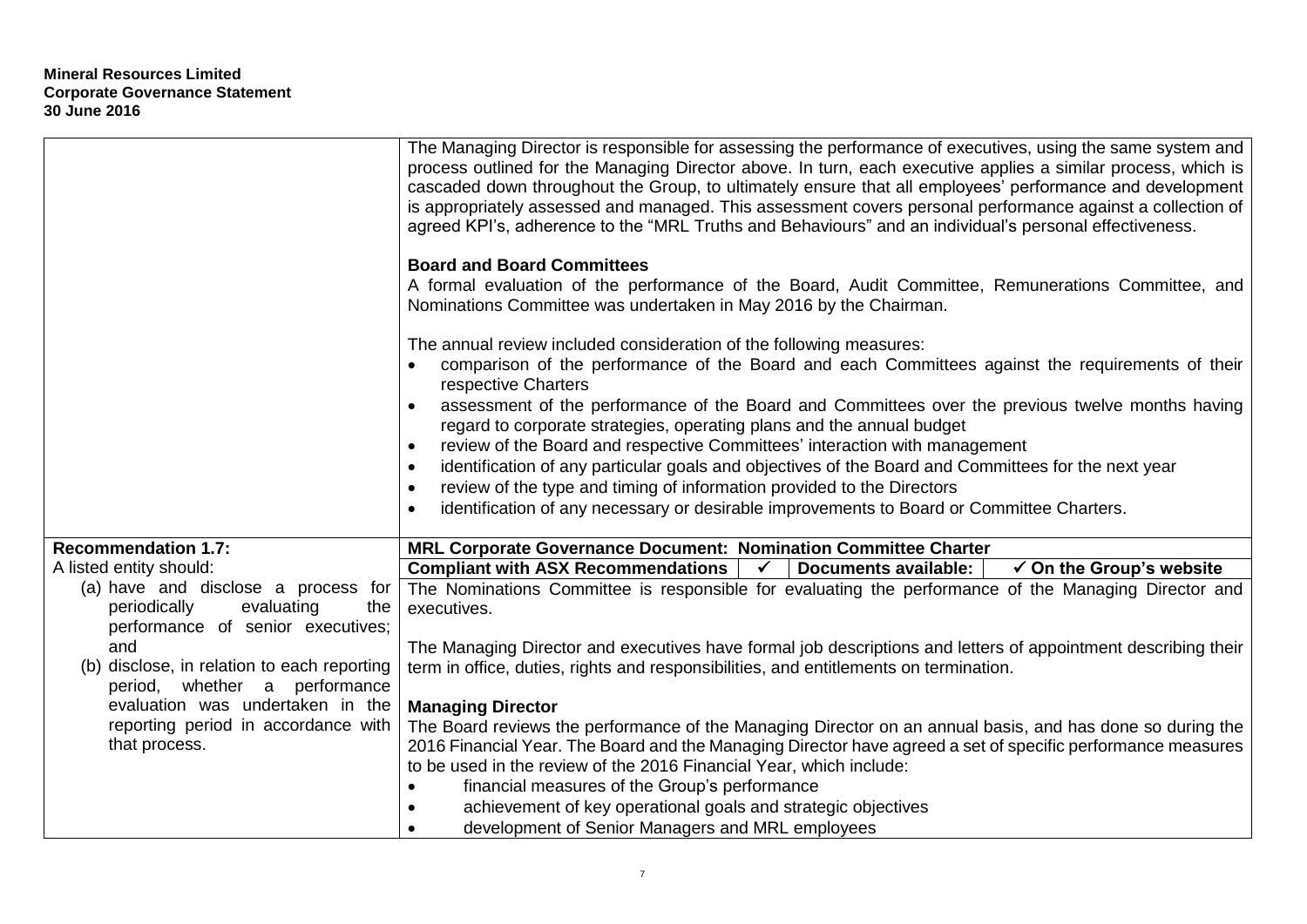|                                                             | compliance with legal and Company policy requirements<br>$\bullet$<br>achievement of other key performance indicators.<br>$\bullet$                                                                                                                                                                                                                                                    |
|-------------------------------------------------------------|----------------------------------------------------------------------------------------------------------------------------------------------------------------------------------------------------------------------------------------------------------------------------------------------------------------------------------------------------------------------------------------|
|                                                             | <b>Executives</b><br>The Managing Director is responsible for assessing the performance of executives, using the same process<br>outlined for the Managing Director above. In turn, executives apply a similar process, which is cascaded down<br>throughout the Group, to ultimately ensure that all employees' performance and development is appropriately<br>assessed and managed. |
| Principle 2 – Structure the Board to add value              |                                                                                                                                                                                                                                                                                                                                                                                        |
| <b>Recommendation 2.1:</b>                                  | MRL Corporate Governance Document: Nomination Committee Charter                                                                                                                                                                                                                                                                                                                        |
| The board of a listed entity should:                        | <b>Compliant with ASX Recommendations</b><br>$\checkmark$<br><b>Documents available:</b><br>$\checkmark$ On the Group's website                                                                                                                                                                                                                                                        |
| (a) have a nominations committee which:                     | The Board has a Nomination Committee. During the 2016 Financial Year, membership of the Nomination                                                                                                                                                                                                                                                                                     |
| (1) has at least three members, a                           | Committee was as follows:                                                                                                                                                                                                                                                                                                                                                              |
| of<br>majority<br>whom<br>are<br>independent directors; and | Kelvin Flynn, Independent Non-Executive Director (current Chair)<br>$\bullet$                                                                                                                                                                                                                                                                                                          |
| (2) is chaired by an independent                            | James McClements, Independent Non-Executive Director                                                                                                                                                                                                                                                                                                                                   |
| director,                                                   | Joe Ricciardo, Independent Non-Executive Director (until his retirement on 18 April 2016)                                                                                                                                                                                                                                                                                              |
| and disclose:                                               | Peter Wade, Independent Non-Executive Chairman (appointed to the Committee on 18 April 2016)                                                                                                                                                                                                                                                                                           |
| (3) the charter of the committee;                           | The number of meetings held during the 2016 Financial Year, and attendance at each, is listed in the Directors                                                                                                                                                                                                                                                                         |
| $(4)$ the<br>members<br>of<br>the                           | Report contained in the Annual Report, which can be located on the Group's website.                                                                                                                                                                                                                                                                                                    |
| committee; and                                              |                                                                                                                                                                                                                                                                                                                                                                                        |
| (5) as at the end of each reporting                         | <b>Roles and responsibilities:</b>                                                                                                                                                                                                                                                                                                                                                     |
| period, the number of times                                 | The role of the Nomination Committee is to assist and advise the Board in fulfilling its responsibilities to members                                                                                                                                                                                                                                                                   |
| the committee met throughout                                | of the Company on:                                                                                                                                                                                                                                                                                                                                                                     |
| the period and the individual                               | matters relating to the composition, structure and operation of the Board                                                                                                                                                                                                                                                                                                              |
| attendances of the members                                  | matters relating to executives' selection and performance<br>$\bullet$                                                                                                                                                                                                                                                                                                                 |
| at those meetings; or                                       | other matters as required.<br>$\bullet$                                                                                                                                                                                                                                                                                                                                                |
| (b) if it does not have a nominations                       |                                                                                                                                                                                                                                                                                                                                                                                        |
| committee, disclose that fact and the                       |                                                                                                                                                                                                                                                                                                                                                                                        |
| process it employs to address board                         |                                                                                                                                                                                                                                                                                                                                                                                        |
| succession issues and to ensure that                        |                                                                                                                                                                                                                                                                                                                                                                                        |
| the board has the appropriate                               |                                                                                                                                                                                                                                                                                                                                                                                        |
| of<br>skills,<br>knowledge,<br>balance                      |                                                                                                                                                                                                                                                                                                                                                                                        |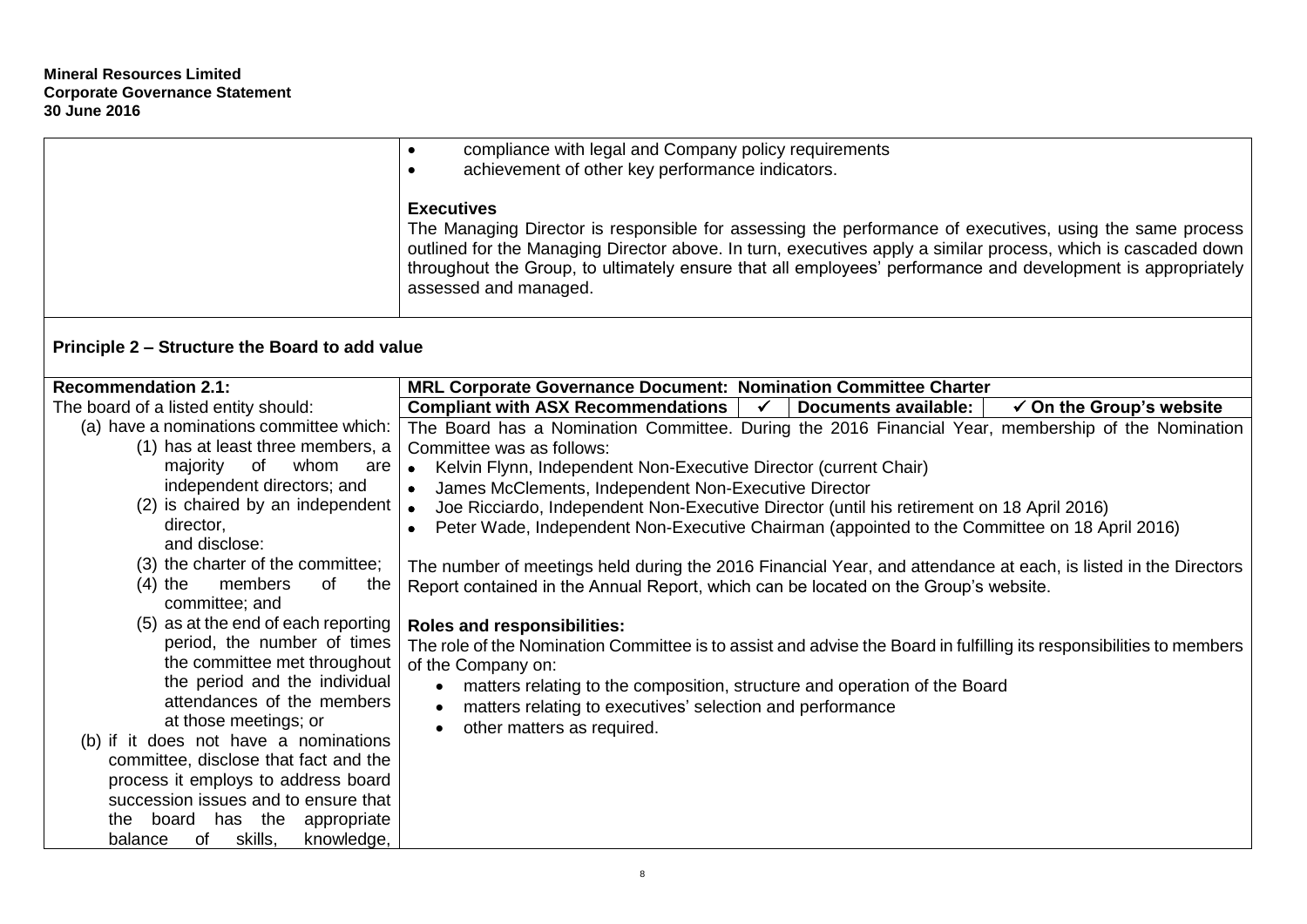| experience and diversity to enable it   | <b>Nomination Committee objectives:</b>                                                                                                                          |
|-----------------------------------------|------------------------------------------------------------------------------------------------------------------------------------------------------------------|
| discharge<br>its<br>duties<br>and<br>to | The objectives to the Nomination Committee include:                                                                                                              |
| responsibilities effectively.           | providing assurance that the Board has the effective composition, size and commitment to adequately<br>$\bullet$                                                 |
|                                         | discharge its responsibilities and duties                                                                                                                        |
|                                         | conducting searches for new Board members and recommending preferred candidates to the Board<br>$\bullet$                                                        |
|                                         | assessing the extent to which the necessary and desirable competencies are represented on the Board<br>$\bullet$                                                 |
|                                         | recommending required Board competencies, number and profiles of Board members<br>$\bullet$                                                                      |
|                                         | ensuring that Board succession plans are in place to maintain the required competencies, number and<br>profiles of Board members                                 |
|                                         | reviewing nominations received from members who wish to be appointed to the Board in accordance                                                                  |
|                                         | with preferred criteria/identified weaknesses                                                                                                                    |
|                                         | continually monitoring Board membership and structure to ensure that there is appropriate representation<br>$\bullet$<br>on the Board from across the membership |
|                                         | maintaining a process for evaluating performance of the Board                                                                                                    |
|                                         | conducting searches for the Managing Director and executives and recommending preferred candidates                                                               |
|                                         | to the Board                                                                                                                                                     |
|                                         | ensuring that succession plans are in place<br>٠                                                                                                                 |
|                                         | evaluating the performance of the Managing Director and executives.                                                                                              |
|                                         | 2016 Financial Year Nomination Committee Meetings:                                                                                                               |
|                                         | The number of meetings and attendance at each meeting is disclosed in the Directors' Report section of the                                                       |
|                                         | Annual Report which is available on the Group's website.                                                                                                         |
|                                         |                                                                                                                                                                  |
|                                         |                                                                                                                                                                  |
|                                         |                                                                                                                                                                  |
|                                         |                                                                                                                                                                  |
|                                         |                                                                                                                                                                  |
|                                         |                                                                                                                                                                  |
|                                         |                                                                                                                                                                  |
|                                         |                                                                                                                                                                  |
|                                         |                                                                                                                                                                  |
|                                         |                                                                                                                                                                  |
|                                         |                                                                                                                                                                  |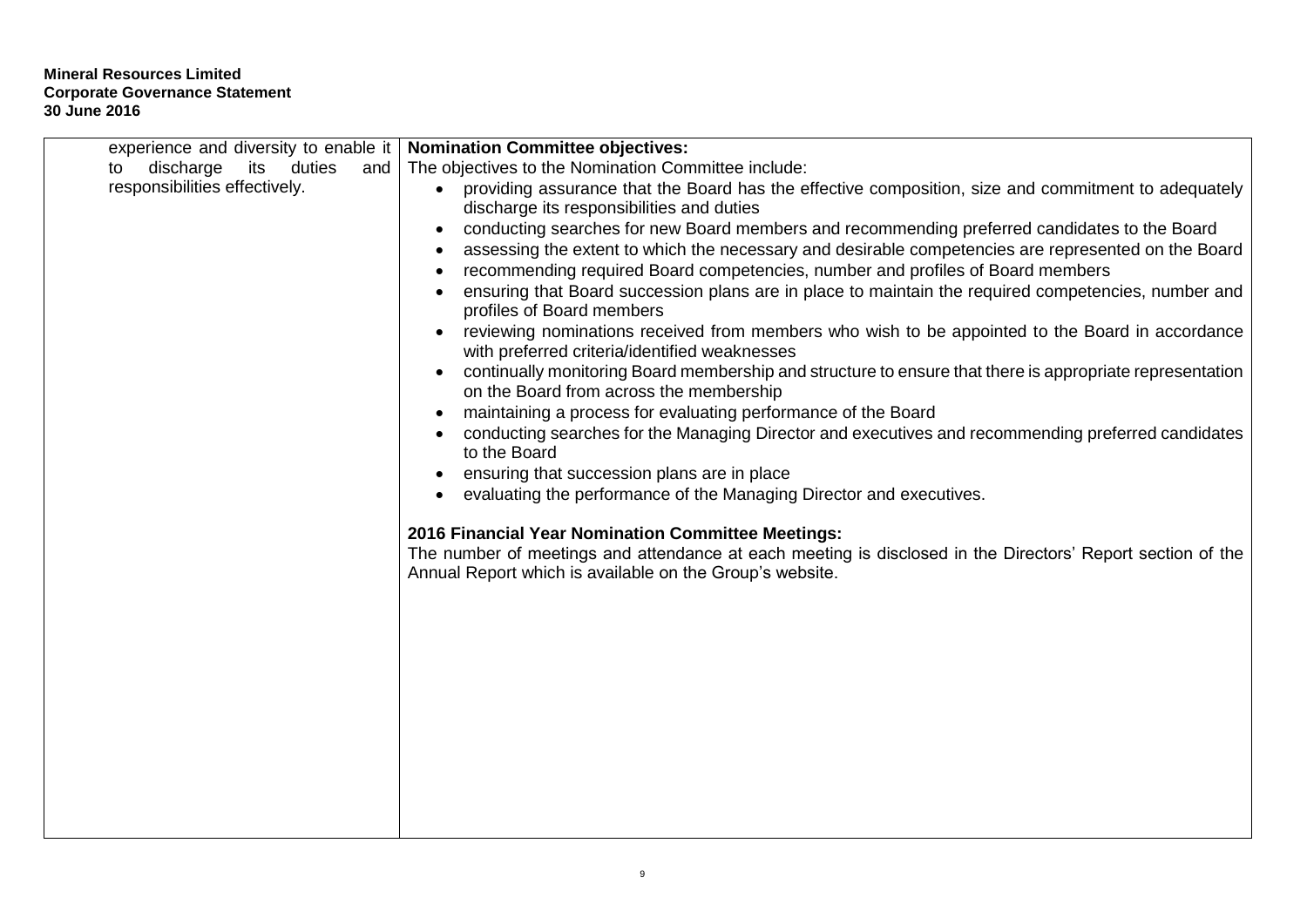| A listed entity should have and disclose a<br><b>Compliant with ASX Recommendations</b><br><b>Documents available:</b><br>$\checkmark$ Refer below<br>✓<br>board skills matrix setting out the mix of skills<br>The Board's Skills Matrix is set out below:<br>and diversity that the board currently has or<br>is looking to achieve in its membership.<br>Human Resources<br>Management<br>Governance<br>Accounting<br>Operations<br>eadership<br>Finance<br><b>Strategy</b><br><b>OH&amp;S</b><br>Legal<br>Audit<br>Risk<br>上<br>$\bullet$<br>Peter Wade<br>$\bullet$<br>$\bullet$<br>$\bullet$<br>$\bullet$<br>$\bullet$<br>$\bullet$<br>$\bullet$<br>$\bullet$<br>$\bullet$<br><b>Chris Ellison</b><br>$\bullet$<br>$\bullet$<br>Kelvin Flynn<br><b>James McClements</b><br>$\bullet$<br>$\bullet$<br>$\bullet$<br>$\bullet$<br>$\bullet$<br>Joe Ricciardo <sup>1</sup><br>• Denotes Board member experience<br>1 Retired as Non-Executive Director on 18 April 2016<br><b>Recommendation 2.3:</b><br>MRL Corporate Governance Document: Directors' Report<br>A listed entity should disclose:<br>$\checkmark$ Directors' Report section of<br>(a) the names of the directors considered<br><b>Compliant with ASX Recommendations</b><br><b>Documents available:</b><br>the Annual Report, available<br>$\checkmark$<br>by the board to be<br>independent<br>on the Group's Website<br>Each Director's skills, experience and expertise relevant to the position of Director, and period of office of each<br>directors; | <b>Recommendation 2.2:</b>                                                  | MRL Corporate Governance Document: Board Skills Matrix set out below |  |  |  |  |  |  |  |
|-------------------------------------------------------------------------------------------------------------------------------------------------------------------------------------------------------------------------------------------------------------------------------------------------------------------------------------------------------------------------------------------------------------------------------------------------------------------------------------------------------------------------------------------------------------------------------------------------------------------------------------------------------------------------------------------------------------------------------------------------------------------------------------------------------------------------------------------------------------------------------------------------------------------------------------------------------------------------------------------------------------------------------------------------------------------------------------------------------------------------------------------------------------------------------------------------------------------------------------------------------------------------------------------------------------------------------------------------------------------------------------------------------------------------------------------------------------------------------------------------------------------------------|-----------------------------------------------------------------------------|----------------------------------------------------------------------|--|--|--|--|--|--|--|
|                                                                                                                                                                                                                                                                                                                                                                                                                                                                                                                                                                                                                                                                                                                                                                                                                                                                                                                                                                                                                                                                                                                                                                                                                                                                                                                                                                                                                                                                                                                               |                                                                             |                                                                      |  |  |  |  |  |  |  |
|                                                                                                                                                                                                                                                                                                                                                                                                                                                                                                                                                                                                                                                                                                                                                                                                                                                                                                                                                                                                                                                                                                                                                                                                                                                                                                                                                                                                                                                                                                                               |                                                                             |                                                                      |  |  |  |  |  |  |  |
|                                                                                                                                                                                                                                                                                                                                                                                                                                                                                                                                                                                                                                                                                                                                                                                                                                                                                                                                                                                                                                                                                                                                                                                                                                                                                                                                                                                                                                                                                                                               |                                                                             |                                                                      |  |  |  |  |  |  |  |
|                                                                                                                                                                                                                                                                                                                                                                                                                                                                                                                                                                                                                                                                                                                                                                                                                                                                                                                                                                                                                                                                                                                                                                                                                                                                                                                                                                                                                                                                                                                               |                                                                             |                                                                      |  |  |  |  |  |  |  |
|                                                                                                                                                                                                                                                                                                                                                                                                                                                                                                                                                                                                                                                                                                                                                                                                                                                                                                                                                                                                                                                                                                                                                                                                                                                                                                                                                                                                                                                                                                                               |                                                                             |                                                                      |  |  |  |  |  |  |  |
|                                                                                                                                                                                                                                                                                                                                                                                                                                                                                                                                                                                                                                                                                                                                                                                                                                                                                                                                                                                                                                                                                                                                                                                                                                                                                                                                                                                                                                                                                                                               |                                                                             |                                                                      |  |  |  |  |  |  |  |
|                                                                                                                                                                                                                                                                                                                                                                                                                                                                                                                                                                                                                                                                                                                                                                                                                                                                                                                                                                                                                                                                                                                                                                                                                                                                                                                                                                                                                                                                                                                               |                                                                             |                                                                      |  |  |  |  |  |  |  |
|                                                                                                                                                                                                                                                                                                                                                                                                                                                                                                                                                                                                                                                                                                                                                                                                                                                                                                                                                                                                                                                                                                                                                                                                                                                                                                                                                                                                                                                                                                                               |                                                                             |                                                                      |  |  |  |  |  |  |  |
|                                                                                                                                                                                                                                                                                                                                                                                                                                                                                                                                                                                                                                                                                                                                                                                                                                                                                                                                                                                                                                                                                                                                                                                                                                                                                                                                                                                                                                                                                                                               |                                                                             |                                                                      |  |  |  |  |  |  |  |
|                                                                                                                                                                                                                                                                                                                                                                                                                                                                                                                                                                                                                                                                                                                                                                                                                                                                                                                                                                                                                                                                                                                                                                                                                                                                                                                                                                                                                                                                                                                               |                                                                             |                                                                      |  |  |  |  |  |  |  |
|                                                                                                                                                                                                                                                                                                                                                                                                                                                                                                                                                                                                                                                                                                                                                                                                                                                                                                                                                                                                                                                                                                                                                                                                                                                                                                                                                                                                                                                                                                                               |                                                                             |                                                                      |  |  |  |  |  |  |  |
|                                                                                                                                                                                                                                                                                                                                                                                                                                                                                                                                                                                                                                                                                                                                                                                                                                                                                                                                                                                                                                                                                                                                                                                                                                                                                                                                                                                                                                                                                                                               |                                                                             |                                                                      |  |  |  |  |  |  |  |
|                                                                                                                                                                                                                                                                                                                                                                                                                                                                                                                                                                                                                                                                                                                                                                                                                                                                                                                                                                                                                                                                                                                                                                                                                                                                                                                                                                                                                                                                                                                               |                                                                             |                                                                      |  |  |  |  |  |  |  |
|                                                                                                                                                                                                                                                                                                                                                                                                                                                                                                                                                                                                                                                                                                                                                                                                                                                                                                                                                                                                                                                                                                                                                                                                                                                                                                                                                                                                                                                                                                                               |                                                                             |                                                                      |  |  |  |  |  |  |  |
|                                                                                                                                                                                                                                                                                                                                                                                                                                                                                                                                                                                                                                                                                                                                                                                                                                                                                                                                                                                                                                                                                                                                                                                                                                                                                                                                                                                                                                                                                                                               |                                                                             |                                                                      |  |  |  |  |  |  |  |
|                                                                                                                                                                                                                                                                                                                                                                                                                                                                                                                                                                                                                                                                                                                                                                                                                                                                                                                                                                                                                                                                                                                                                                                                                                                                                                                                                                                                                                                                                                                               |                                                                             |                                                                      |  |  |  |  |  |  |  |
|                                                                                                                                                                                                                                                                                                                                                                                                                                                                                                                                                                                                                                                                                                                                                                                                                                                                                                                                                                                                                                                                                                                                                                                                                                                                                                                                                                                                                                                                                                                               |                                                                             |                                                                      |  |  |  |  |  |  |  |
|                                                                                                                                                                                                                                                                                                                                                                                                                                                                                                                                                                                                                                                                                                                                                                                                                                                                                                                                                                                                                                                                                                                                                                                                                                                                                                                                                                                                                                                                                                                               |                                                                             |                                                                      |  |  |  |  |  |  |  |
|                                                                                                                                                                                                                                                                                                                                                                                                                                                                                                                                                                                                                                                                                                                                                                                                                                                                                                                                                                                                                                                                                                                                                                                                                                                                                                                                                                                                                                                                                                                               |                                                                             |                                                                      |  |  |  |  |  |  |  |
|                                                                                                                                                                                                                                                                                                                                                                                                                                                                                                                                                                                                                                                                                                                                                                                                                                                                                                                                                                                                                                                                                                                                                                                                                                                                                                                                                                                                                                                                                                                               |                                                                             |                                                                      |  |  |  |  |  |  |  |
|                                                                                                                                                                                                                                                                                                                                                                                                                                                                                                                                                                                                                                                                                                                                                                                                                                                                                                                                                                                                                                                                                                                                                                                                                                                                                                                                                                                                                                                                                                                               |                                                                             |                                                                      |  |  |  |  |  |  |  |
|                                                                                                                                                                                                                                                                                                                                                                                                                                                                                                                                                                                                                                                                                                                                                                                                                                                                                                                                                                                                                                                                                                                                                                                                                                                                                                                                                                                                                                                                                                                               |                                                                             |                                                                      |  |  |  |  |  |  |  |
|                                                                                                                                                                                                                                                                                                                                                                                                                                                                                                                                                                                                                                                                                                                                                                                                                                                                                                                                                                                                                                                                                                                                                                                                                                                                                                                                                                                                                                                                                                                               |                                                                             |                                                                      |  |  |  |  |  |  |  |
|                                                                                                                                                                                                                                                                                                                                                                                                                                                                                                                                                                                                                                                                                                                                                                                                                                                                                                                                                                                                                                                                                                                                                                                                                                                                                                                                                                                                                                                                                                                               |                                                                             |                                                                      |  |  |  |  |  |  |  |
| Director in office at the date of this Report, is contained in the Directors' Report section of the Annual Report                                                                                                                                                                                                                                                                                                                                                                                                                                                                                                                                                                                                                                                                                                                                                                                                                                                                                                                                                                                                                                                                                                                                                                                                                                                                                                                                                                                                             |                                                                             |                                                                      |  |  |  |  |  |  |  |
| (b) if a director has an interest, position,<br>which is available on the Group's website.                                                                                                                                                                                                                                                                                                                                                                                                                                                                                                                                                                                                                                                                                                                                                                                                                                                                                                                                                                                                                                                                                                                                                                                                                                                                                                                                                                                                                                    |                                                                             |                                                                      |  |  |  |  |  |  |  |
| association or relationship of the type                                                                                                                                                                                                                                                                                                                                                                                                                                                                                                                                                                                                                                                                                                                                                                                                                                                                                                                                                                                                                                                                                                                                                                                                                                                                                                                                                                                                                                                                                       |                                                                             |                                                                      |  |  |  |  |  |  |  |
| described in Box 2.3 [of the ASX                                                                                                                                                                                                                                                                                                                                                                                                                                                                                                                                                                                                                                                                                                                                                                                                                                                                                                                                                                                                                                                                                                                                                                                                                                                                                                                                                                                                                                                                                              |                                                                             |                                                                      |  |  |  |  |  |  |  |
| Corporate Governance<br>Council's                                                                                                                                                                                                                                                                                                                                                                                                                                                                                                                                                                                                                                                                                                                                                                                                                                                                                                                                                                                                                                                                                                                                                                                                                                                                                                                                                                                                                                                                                             |                                                                             |                                                                      |  |  |  |  |  |  |  |
| 2014<br>Corporate<br>Governance                                                                                                                                                                                                                                                                                                                                                                                                                                                                                                                                                                                                                                                                                                                                                                                                                                                                                                                                                                                                                                                                                                                                                                                                                                                                                                                                                                                                                                                                                               |                                                                             |                                                                      |  |  |  |  |  |  |  |
| Principles and Recommendations]                                                                                                                                                                                                                                                                                                                                                                                                                                                                                                                                                                                                                                                                                                                                                                                                                                                                                                                                                                                                                                                                                                                                                                                                                                                                                                                                                                                                                                                                                               |                                                                             |                                                                      |  |  |  |  |  |  |  |
|                                                                                                                                                                                                                                                                                                                                                                                                                                                                                                                                                                                                                                                                                                                                                                                                                                                                                                                                                                                                                                                                                                                                                                                                                                                                                                                                                                                                                                                                                                                               | but the board is of the opinion that it<br>does<br>compromise<br>the<br>not |                                                                      |  |  |  |  |  |  |  |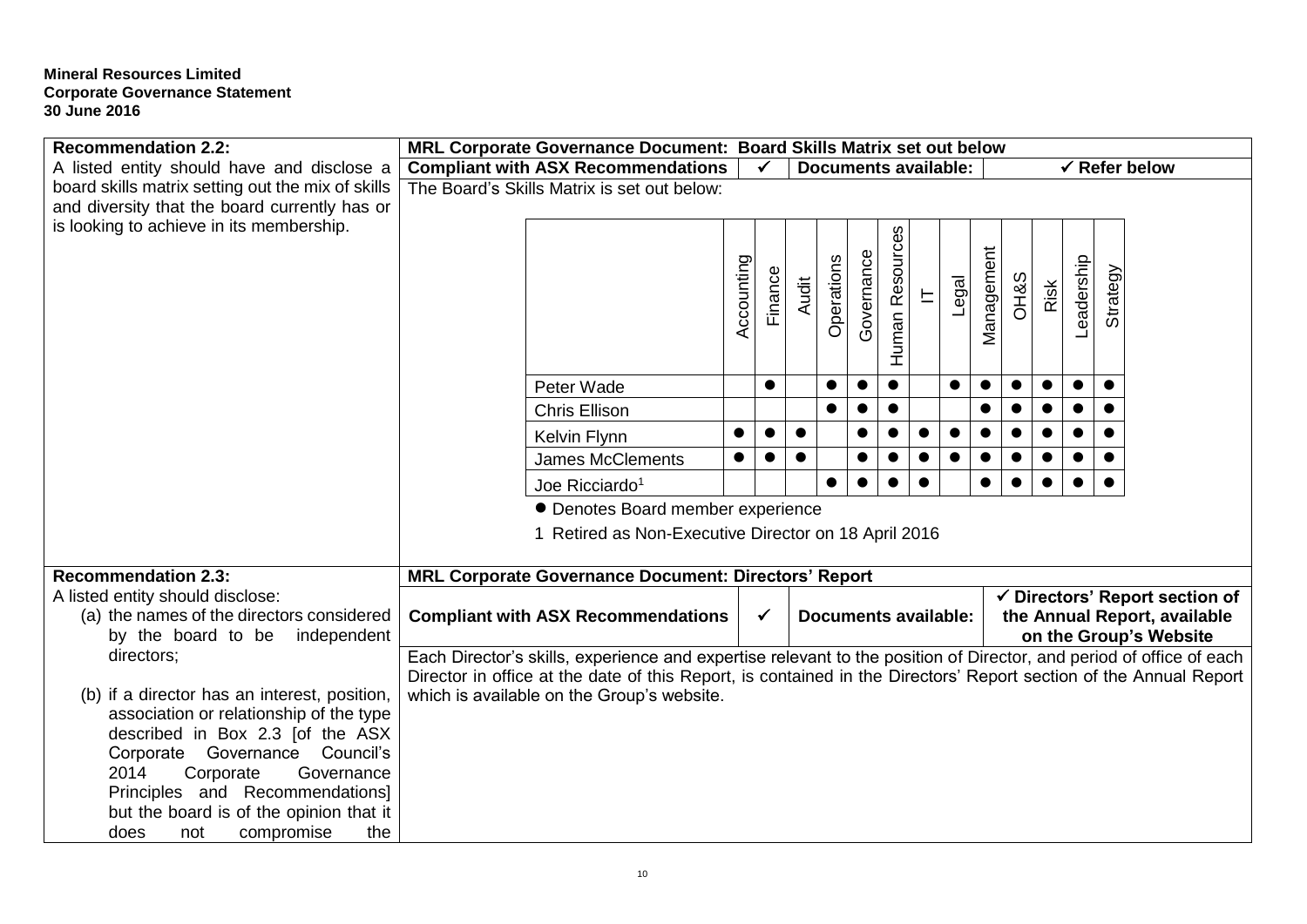| independence of the director, the<br>nature of the interest, association or<br>relationship in question and an<br>explanation of why the board is of that<br>opinion; and |                                                                                                                                                                                                                                                                                                                                                                                                                                                                                                                                                                                                                                                                                                                                                                                                                                                                                                                                                                                                                                                                                                                                                                                                                                                                                                                                                                                                                                                                                                                                                                                                                                                                                                                                                                                                              |              |                             |                                                                                          |  |  |  |
|---------------------------------------------------------------------------------------------------------------------------------------------------------------------------|--------------------------------------------------------------------------------------------------------------------------------------------------------------------------------------------------------------------------------------------------------------------------------------------------------------------------------------------------------------------------------------------------------------------------------------------------------------------------------------------------------------------------------------------------------------------------------------------------------------------------------------------------------------------------------------------------------------------------------------------------------------------------------------------------------------------------------------------------------------------------------------------------------------------------------------------------------------------------------------------------------------------------------------------------------------------------------------------------------------------------------------------------------------------------------------------------------------------------------------------------------------------------------------------------------------------------------------------------------------------------------------------------------------------------------------------------------------------------------------------------------------------------------------------------------------------------------------------------------------------------------------------------------------------------------------------------------------------------------------------------------------------------------------------------------------|--------------|-----------------------------|------------------------------------------------------------------------------------------|--|--|--|
| (c) the length of service of each director.                                                                                                                               |                                                                                                                                                                                                                                                                                                                                                                                                                                                                                                                                                                                                                                                                                                                                                                                                                                                                                                                                                                                                                                                                                                                                                                                                                                                                                                                                                                                                                                                                                                                                                                                                                                                                                                                                                                                                              |              |                             |                                                                                          |  |  |  |
| <b>Recommendation 2.4:</b>                                                                                                                                                | <b>MRL Corporate Governance Document: Directors' Report</b>                                                                                                                                                                                                                                                                                                                                                                                                                                                                                                                                                                                                                                                                                                                                                                                                                                                                                                                                                                                                                                                                                                                                                                                                                                                                                                                                                                                                                                                                                                                                                                                                                                                                                                                                                  |              |                             |                                                                                          |  |  |  |
| A majority of the board of a listed entity<br>should be independent directors.                                                                                            | <b>Compliant with ASX Recommendations</b>                                                                                                                                                                                                                                                                                                                                                                                                                                                                                                                                                                                                                                                                                                                                                                                                                                                                                                                                                                                                                                                                                                                                                                                                                                                                                                                                                                                                                                                                                                                                                                                                                                                                                                                                                                    | $\checkmark$ | <b>Documents available:</b> | ✔ Directors' Report section of<br>the Annual Report, available<br>on the Group's Website |  |  |  |
|                                                                                                                                                                           | Three of the Group's four Directors are considered to be independent, being Peter Wade, Kelvin Flynn and<br>James McClements. Chris Ellison is not considered to be independent due to his position as Managing Director.<br>The Chairman of the Company, Peter Wade, is considered to be independent. In November 2013 Peter Wade<br>relinquished the dual roles of Executive Chairman and Managing Director and since that time has held the role<br>of Non-Executive Chairman. The Board has considered the length of time that has elapsed since Peter Wade<br>last held an executive position with the Company (being greater than three years) and has determined that this<br>extended duration warrants Peter Wade being considered as independent at the date of this Statement.<br>Furthermore, the Board acknowledges that Peter Wade has been a long-serving Director of the Company with<br>greater than 10 years' service. The Board believes that Peter Wade is the most appropriate person to lead the<br>Board given his extensive and broad ranging experience in business over 40 years' coupled with his significant<br>experience and understanding of the Company's operations. The Board considers that Peter Wade brings<br>independent judgement to all issues falling within the scope of the role of Non-Executive Chairman and that his<br>tenure does not compromise his ability to be classified as an independent Director.<br>James McClements and Kelvin Flynn also satisfy the tests of the Recommendations and are considered<br>independent. Kelvin Flynn is associated with suppliers and or customers of the Group. Kelvin Flynn's association<br>is as independent Non-Executive Director and this association is considered to not detract from his<br>independence. |              |                             |                                                                                          |  |  |  |
|                                                                                                                                                                           | The overall composition of the Board is considered by Directors to be the most appropriate structure, created<br>after due consideration of the strategy of the Company, to effectively discharge the duties imposed by law, and<br>adds value in a way that is appropriate to the Group's circumstances. Each Director has the right to seek                                                                                                                                                                                                                                                                                                                                                                                                                                                                                                                                                                                                                                                                                                                                                                                                                                                                                                                                                                                                                                                                                                                                                                                                                                                                                                                                                                                                                                                                |              |                             |                                                                                          |  |  |  |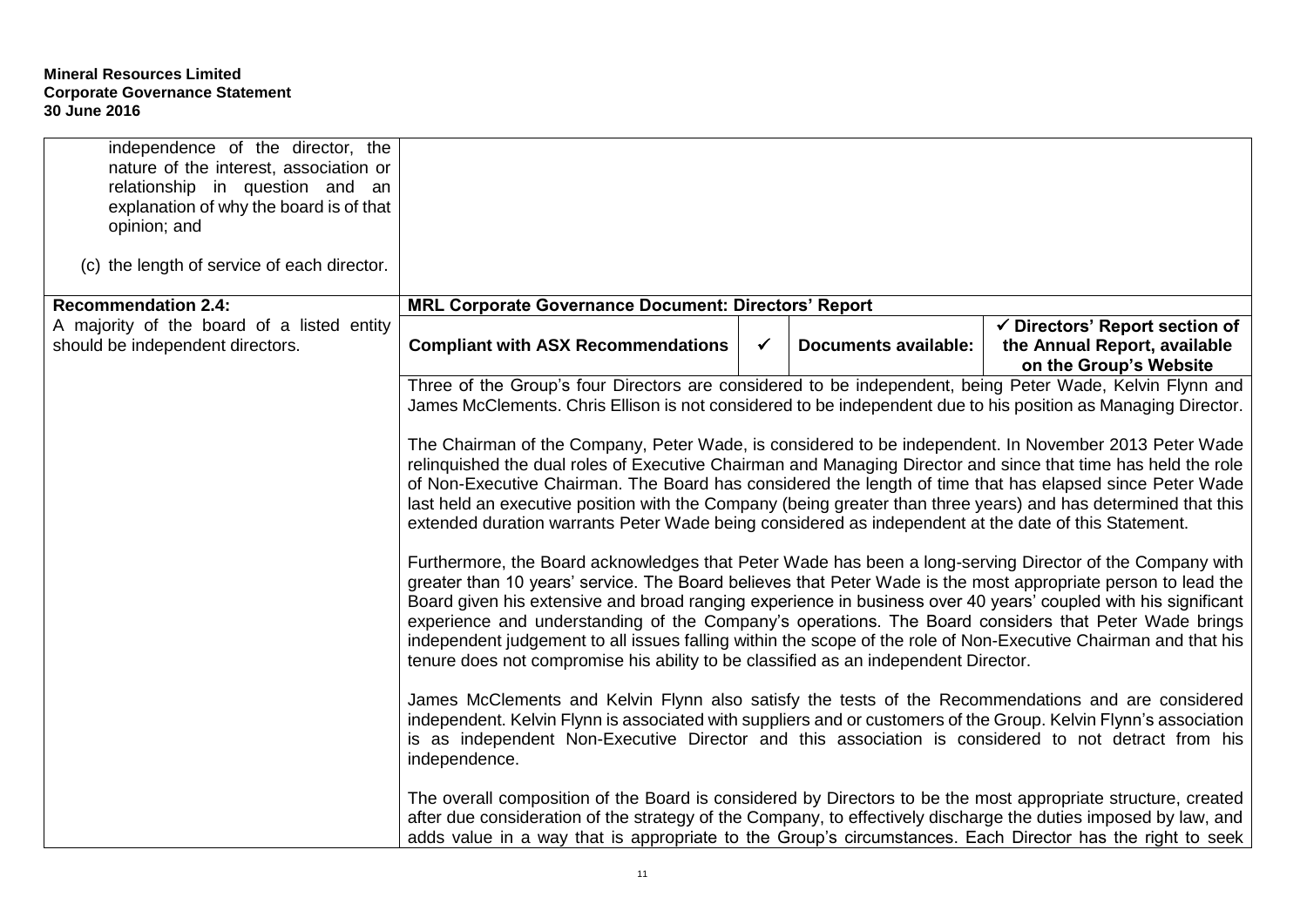|                                                                                                                                                                                                                                          | independent professional advice on matters relating to their position as a Director of the Company at the<br>Company's expense.                                                                                                                                                                                                                                                                                                                                                                                                                                     |              |                             |                                                                                                     |
|------------------------------------------------------------------------------------------------------------------------------------------------------------------------------------------------------------------------------------------|---------------------------------------------------------------------------------------------------------------------------------------------------------------------------------------------------------------------------------------------------------------------------------------------------------------------------------------------------------------------------------------------------------------------------------------------------------------------------------------------------------------------------------------------------------------------|--------------|-----------------------------|-----------------------------------------------------------------------------------------------------|
| <b>Recommendation 2.5:</b>                                                                                                                                                                                                               | <b>MRL Corporate Governance Document: Directors' Report</b>                                                                                                                                                                                                                                                                                                                                                                                                                                                                                                         |              |                             |                                                                                                     |
| The chair of the board of a listed entity should<br>be an independent director, and in particular,<br>should not be the same person as the CEO                                                                                           | <b>Compliant with ASX Recommendations</b>                                                                                                                                                                                                                                                                                                                                                                                                                                                                                                                           | $\checkmark$ | <b>Documents available:</b> | $\checkmark$ Directors' Report section of<br>the Annual Report, available<br>on the Group's Website |
| of the entity.                                                                                                                                                                                                                           | The Chairman of the Company, Peter Wade, is considered to be independent for the reasons outlined above at<br>Recommendation 2.4. The role of Managing Director is held by Chris Ellison.                                                                                                                                                                                                                                                                                                                                                                           |              |                             |                                                                                                     |
| <b>Recommendation 2.6:</b>                                                                                                                                                                                                               | <b>MRL Corporate Governance Document: Nominations Committee Charter</b>                                                                                                                                                                                                                                                                                                                                                                                                                                                                                             |              |                             |                                                                                                     |
| A listed entity should have a program for                                                                                                                                                                                                | <b>Compliant with ASX Recommendations</b>                                                                                                                                                                                                                                                                                                                                                                                                                                                                                                                           | $\checkmark$ | <b>Documents available:</b> | $\checkmark$ On the Group's website                                                                 |
| director<br>and<br>inducting<br>new<br>provide<br>professional<br>development<br>appropriate<br>opportunities for director to develop and<br>maintain the skills and knowledge needed to<br>perform their role as directors effectively. | As part of the process for appointing new Directors to the Board, a new Director receives an induction<br>appropriate to their experience.<br>The Board regularly reviews the composition, performance and working relationships to ensure that the Board<br>continues to have the mix of skills and experience necessary for the conduct of the Group's activities. Where<br>deficiencies are identified, these are addressed either by seeking new appointments to the Board, or by<br>arranging appropriate professional development for existing Board members. |              |                             |                                                                                                     |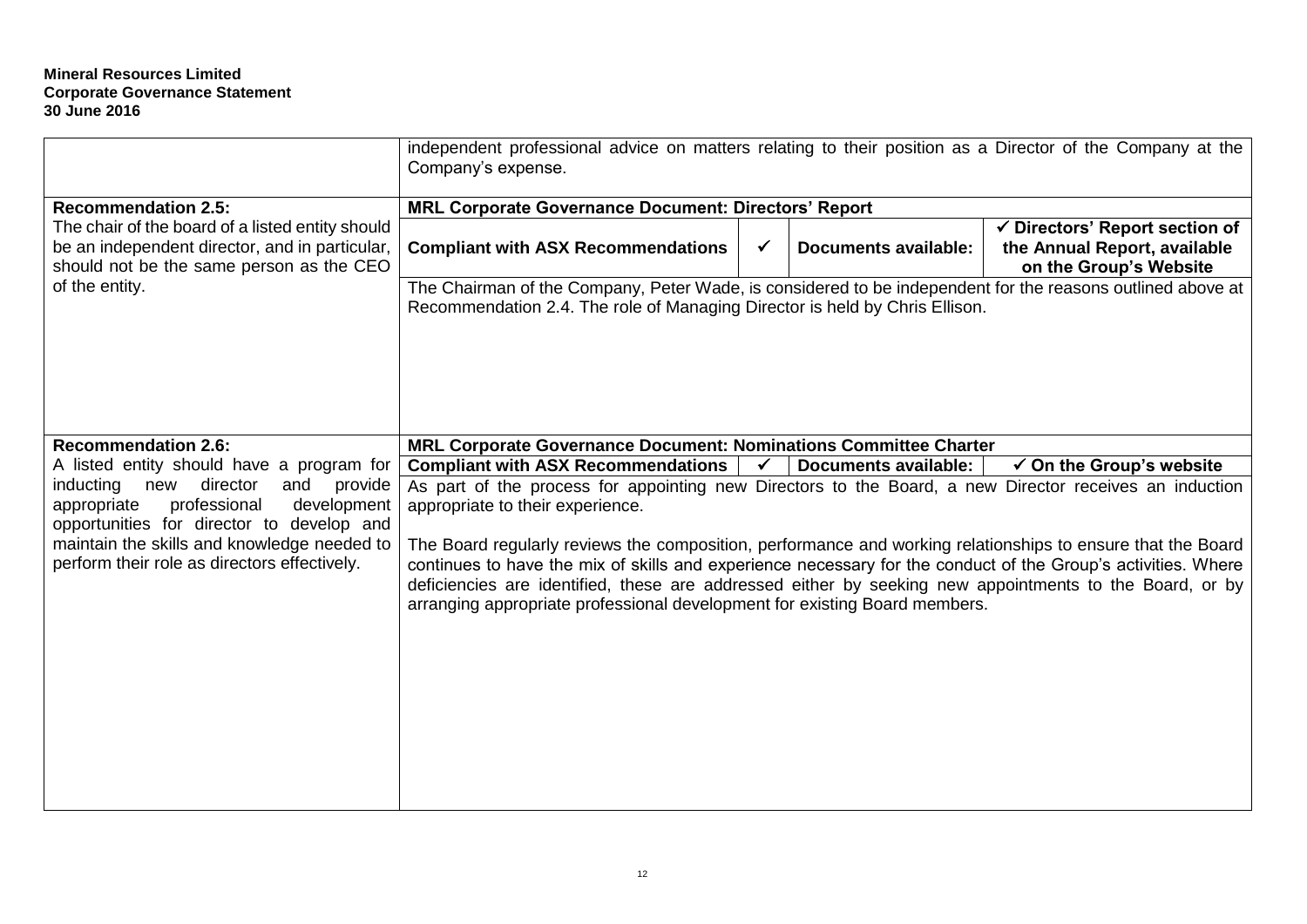| Principle 3 – Act ethically and responsibly                                                                                            |                                                                                                                                                                                                                                                                                                                                                                   |
|----------------------------------------------------------------------------------------------------------------------------------------|-------------------------------------------------------------------------------------------------------------------------------------------------------------------------------------------------------------------------------------------------------------------------------------------------------------------------------------------------------------------|
| <b>Recommendation 3.1:</b>                                                                                                             | <b>MRL Corporate Governance Document: Code of Conduct</b>                                                                                                                                                                                                                                                                                                         |
| A listed entity should:                                                                                                                | <b>Documents available:</b><br><b>Compliant with ASX Recommendations</b><br>$\checkmark$ On the Group's website<br>$\sqrt{2}$                                                                                                                                                                                                                                     |
| (a) have a code of conduct for its<br>directors, senior executives and<br>employees; and<br>(b) disclose that code or a summary of it. | The Group has established a Code of Conduct (Code) which aims to encourage appropriate standards of<br>conduct and behavior of the Directors, executives, employees and contractors (collectively called Employees)<br>of the Company.                                                                                                                            |
|                                                                                                                                        | Employees are expected to act with integrity and objectivity, striving at all times to enhance the reputation and<br>performance of the Group.                                                                                                                                                                                                                    |
|                                                                                                                                        | The Code requires Employees to:                                                                                                                                                                                                                                                                                                                                   |
|                                                                                                                                        | act honestly, in good faith and in the best interests of the Group                                                                                                                                                                                                                                                                                                |
|                                                                                                                                        | exercise due care and diligence in fulfilling the functions of their position and exercising the powers attached<br>to their employment                                                                                                                                                                                                                           |
|                                                                                                                                        | recognise that their primary responsibility is to the Company's shareholders as a whole                                                                                                                                                                                                                                                                           |
|                                                                                                                                        | not take advantage of their position for personal gain, or the gain of their associates                                                                                                                                                                                                                                                                           |
|                                                                                                                                        | be independent in exercising judgment.                                                                                                                                                                                                                                                                                                                            |
|                                                                                                                                        | In addition, the Code advises Employees:                                                                                                                                                                                                                                                                                                                          |
|                                                                                                                                        | that confidential information received in the course of the exercise of their duties remains the property of the<br>Group                                                                                                                                                                                                                                         |
|                                                                                                                                        | confidential information can only be released or used with specific permission from the Company<br>That employees have an obligation to comply with the spirit and principles of the Code.                                                                                                                                                                        |
|                                                                                                                                        | The Group views breaches of the Code as serious misconduct. Breaches of the code must be reported<br>immediately to line managers or the Company Secretary. Line managers or the Company Secretary have<br>responsibility to report the breach to appropriate executives and to advise Employees of the outcome and actions<br>implemented to address the breach. |
|                                                                                                                                        | Anyone, acting in good faith, that reports a breach or a suspected breach, will not be subject to retaliation or<br>recrimination for making that report.                                                                                                                                                                                                         |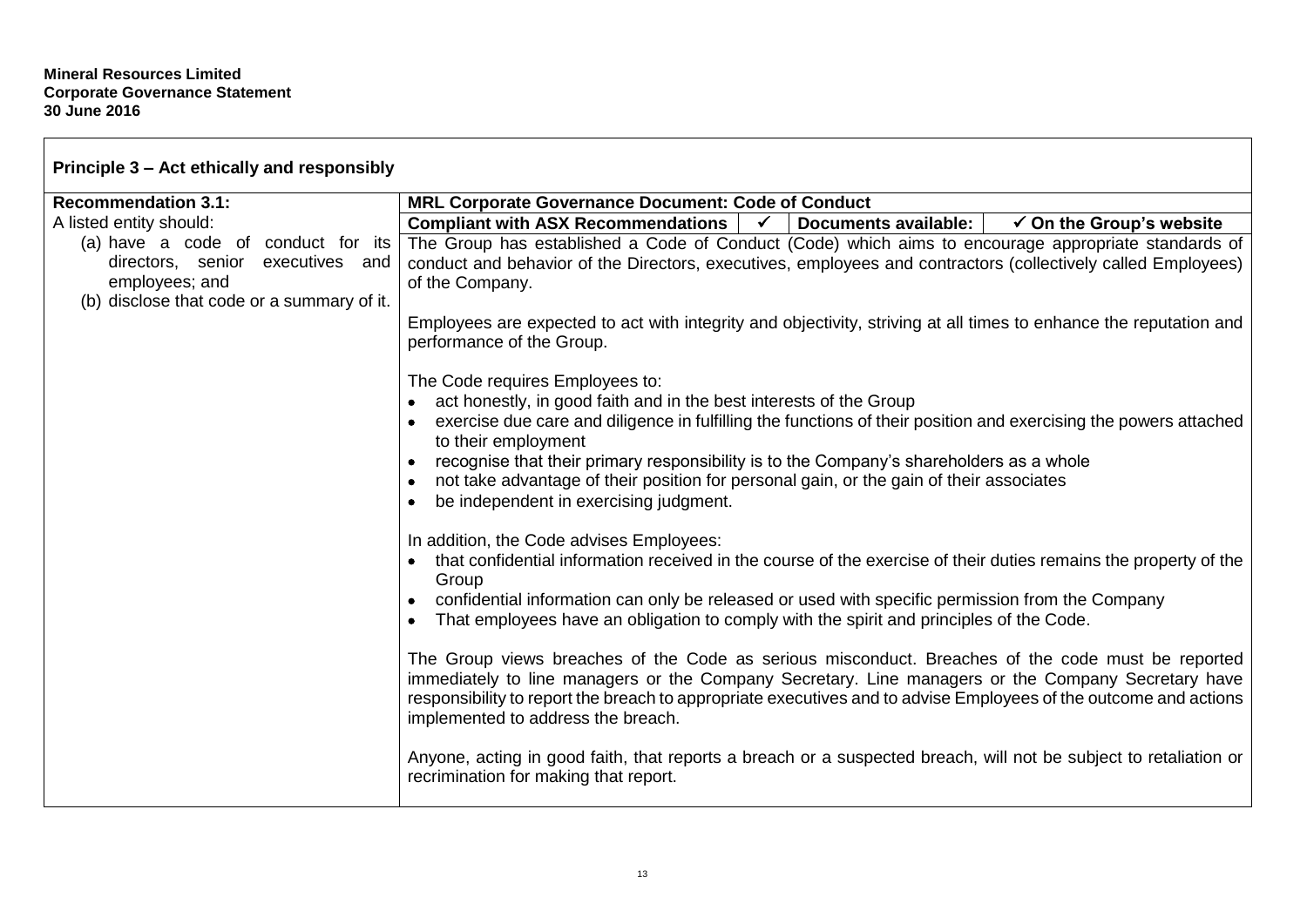|                                                                                                                              | Any Employee who breaches the policies outlined in the Code may be subject to disciplinary action, including in<br>the case of serious breaches, dismissal. For serious breaches, the Group reserves the right to pursue claims for<br>damages and/or to pass the matter to relevant authorities to pursue charges under the criminal code. |  |  |
|------------------------------------------------------------------------------------------------------------------------------|---------------------------------------------------------------------------------------------------------------------------------------------------------------------------------------------------------------------------------------------------------------------------------------------------------------------------------------------|--|--|
| Principle 4 - Safeguard integrity in financial reporting                                                                     |                                                                                                                                                                                                                                                                                                                                             |  |  |
| <b>Recommendation 4.1:</b>                                                                                                   | MRL Corporate Governance Document: Audit Committee Charter                                                                                                                                                                                                                                                                                  |  |  |
| The board of a listed entity should:                                                                                         | <b>Compliant with ASX Recommendations</b><br>$\checkmark$ On the Group's website<br>$\checkmark$<br><b>Documents available:</b>                                                                                                                                                                                                             |  |  |
| (a) have an audit committee which:<br>(1) has at least three members,<br>all of whom are non-executive                       | The Audit Committee is a Committee of the Board with the specific powers delegated by the Board. The<br>Committee's operation is governed by the Audit Committee Charter.                                                                                                                                                                   |  |  |
| directors and the majority of                                                                                                | During the 2016 Financial Year, membership of the Audit Committee was as follows:                                                                                                                                                                                                                                                           |  |  |
| whom<br>independent<br>are                                                                                                   | Kelvin Flynn, Independent Non-Executive Director (current Chair)<br>$\bullet$                                                                                                                                                                                                                                                               |  |  |
| directors; and                                                                                                               | James McClements, Independent Non-Executive Director<br>$\bullet$                                                                                                                                                                                                                                                                           |  |  |
| $(2)$ is chaired by an independent                                                                                           | Joe Ricciardo, Independent Non-Executive Director (until his retirement on 18 April 2016)                                                                                                                                                                                                                                                   |  |  |
| director, who is not the chair of<br>the board,                                                                              | Peter Wade, Independent Non-Executive Chairman (appointed to the Committee on 18 April 2016)                                                                                                                                                                                                                                                |  |  |
| and disclose:<br>(3) the charter of the committee;<br>(4) the relevant qualifications and                                    | The number of meetings held during the 2016 Financial Year, and attendance at each, is listed in the Directors'<br>Report section of the Annual Report which is available on the Group's website.                                                                                                                                           |  |  |
| experience of the members of<br>the committee; and                                                                           | The primary function of the Committee is to assist the Board in fulfilling its responsibilities relating to accounting<br>and reporting practices of the Group. In addition, the Committee:                                                                                                                                                 |  |  |
| (5) in relation to each reporting<br>period, the number of times                                                             | oversees, co-ordinates and appraises the quality of audits conducted by the Group's external auditors<br>$\bullet$<br>determines the independence and effectiveness of the external auditor<br>$\bullet$                                                                                                                                    |  |  |
| the committee met throughout<br>the period and the individual                                                                | maintains open lines of communications among the Board and the external auditors to exchange views<br>$\bullet$<br>and information, as well as confirm their respective authority and responsibilities                                                                                                                                      |  |  |
| attendances of the members<br>at those meeting; or                                                                           | serves as an independent and objective party to review financial information submitted by executives to<br>$\bullet$<br>the Board for issue to shareholders, regulatory authorities and the general public                                                                                                                                  |  |  |
| (b) if it does not have an audit committee,                                                                                  | reviews the adequacy of the Group's reporting and accounting controls.                                                                                                                                                                                                                                                                      |  |  |
| disclose that fact and the processes it<br>employs that independently verify and<br>safeguard the integrity of its corporate | The Committee is not required to personally conduct accounting reviews or audits, and is entitled to rely on<br>executives and/or professional advisers where appropriate.                                                                                                                                                                  |  |  |
| reporting, including the processes for<br>the appointment and removal of the                                                 |                                                                                                                                                                                                                                                                                                                                             |  |  |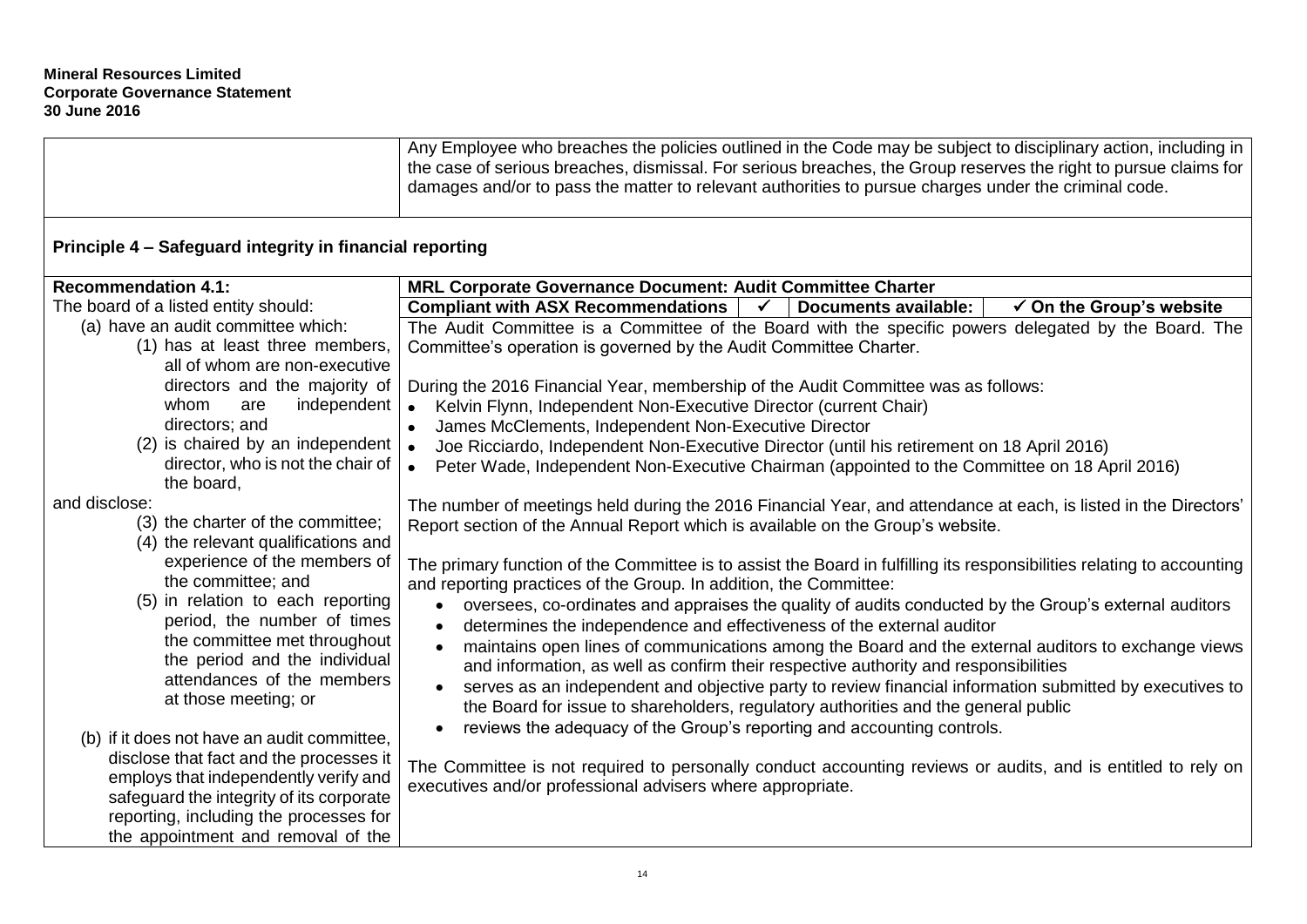| external auditor and the rotation of the<br>audit engagement partner.                                                                                                                                                                                                                                                                                         |                                                                                                                                                                                                                                                                                                                                                                                                                                                                                                                                                                                                                                                                                                                                                                                                                                                                                                                                                                                                                                                                                                                                                                                                                                                                        |              |                             |                                                                                                                            |  |
|---------------------------------------------------------------------------------------------------------------------------------------------------------------------------------------------------------------------------------------------------------------------------------------------------------------------------------------------------------------|------------------------------------------------------------------------------------------------------------------------------------------------------------------------------------------------------------------------------------------------------------------------------------------------------------------------------------------------------------------------------------------------------------------------------------------------------------------------------------------------------------------------------------------------------------------------------------------------------------------------------------------------------------------------------------------------------------------------------------------------------------------------------------------------------------------------------------------------------------------------------------------------------------------------------------------------------------------------------------------------------------------------------------------------------------------------------------------------------------------------------------------------------------------------------------------------------------------------------------------------------------------------|--------------|-----------------------------|----------------------------------------------------------------------------------------------------------------------------|--|
| <b>Recommendation 4.2:</b>                                                                                                                                                                                                                                                                                                                                    | MRL Corporate Governance Document: Audit Committee Charter and Directors' Declaration                                                                                                                                                                                                                                                                                                                                                                                                                                                                                                                                                                                                                                                                                                                                                                                                                                                                                                                                                                                                                                                                                                                                                                                  |              |                             |                                                                                                                            |  |
| The board of a listed entity should, before it<br>approves the entity's financial statements for<br>a financial period, receive from its CEO and<br>CFO a declaration that, in their opinion, the                                                                                                                                                             | <b>Compliant with ASX Recommendations</b>                                                                                                                                                                                                                                                                                                                                                                                                                                                                                                                                                                                                                                                                                                                                                                                                                                                                                                                                                                                                                                                                                                                                                                                                                              | $\checkmark$ | <b>Documents available:</b> | $\checkmark$ In the Directors' Declaration<br>contained in the Annual<br>Report available on the<br><b>Group's Website</b> |  |
| financial records of the entity have been                                                                                                                                                                                                                                                                                                                     | <b>Audit Committee:</b>                                                                                                                                                                                                                                                                                                                                                                                                                                                                                                                                                                                                                                                                                                                                                                                                                                                                                                                                                                                                                                                                                                                                                                                                                                                |              |                             |                                                                                                                            |  |
| properly maintained and that the financial<br>statements comply with the appropriate<br>accounting standards and give a true and fair<br>view of the financial position and<br>performance of the entity and that the opinion<br>has been formed on the basis of a sound<br>system of risk management and internal<br>control which is operating effectively. | The Audit Committee ensures that the Managing Director and Chief Financial Officer prepare a written statement<br>to the Board certifying that the Group's annual and half yearly Financial Reports present a true and fair view, in<br>all material respects, of the financial position of the Group as at the reporting date and its financial performance<br>to the reporting date, and are in accordance with relevant accounting standards.<br>The statement is presented to the Board prior to the approval and sign-off of the respective annual and half<br>yearly Financial Reports. Confirmation is provided by the Managing Director and Chief Financial Officer that the<br>assurance provided to the Board is founded on a sound system of risk management and internal control and<br>that the system is considered to operate effectively in all material respects in relation to reporting financial risk.<br><b>Directors' Declaration:</b><br>The Directors' Declaration, included in the Annual Report which is available on the Group's website, confirm that<br>the Managing Director and Chief Financial Officer have provided the declarations required by section 295A of<br>the Corporations Act 2001 with regard to the 2016 financial year. |              |                             |                                                                                                                            |  |
| <b>Recommendation 4.3:</b>                                                                                                                                                                                                                                                                                                                                    | MRL Corporate Governance Document: Shareholders Communication Policy                                                                                                                                                                                                                                                                                                                                                                                                                                                                                                                                                                                                                                                                                                                                                                                                                                                                                                                                                                                                                                                                                                                                                                                                   |              |                             |                                                                                                                            |  |
| A listed entity that has an AGM should ensure                                                                                                                                                                                                                                                                                                                 | <b>Compliant with ASX Recommendations</b>                                                                                                                                                                                                                                                                                                                                                                                                                                                                                                                                                                                                                                                                                                                                                                                                                                                                                                                                                                                                                                                                                                                                                                                                                              | $\sqrt{2}$   | <b>Documents available:</b> | $\checkmark$ On the Group's website                                                                                        |  |
| that its external auditor attends its AGM and<br>is available to answer questions from security<br>holders relevant to the audit.                                                                                                                                                                                                                             | It is both the Group's policy and the policy of the Group's auditor for the lead engagement partner to be present<br>at the Annual General Meeting (AGM) and to answer any questions regarding the conduct of the audit and the<br>preparation and content of the auditors' report.                                                                                                                                                                                                                                                                                                                                                                                                                                                                                                                                                                                                                                                                                                                                                                                                                                                                                                                                                                                    |              |                             |                                                                                                                            |  |
|                                                                                                                                                                                                                                                                                                                                                               | To assist with this process, shareholders are encouraged to provide relevant questions at least five business<br>days prior to the AGM to allow the external auditors adequate time to give consideration, and prepare responses<br>to, shareholder questions.                                                                                                                                                                                                                                                                                                                                                                                                                                                                                                                                                                                                                                                                                                                                                                                                                                                                                                                                                                                                         |              |                             |                                                                                                                            |  |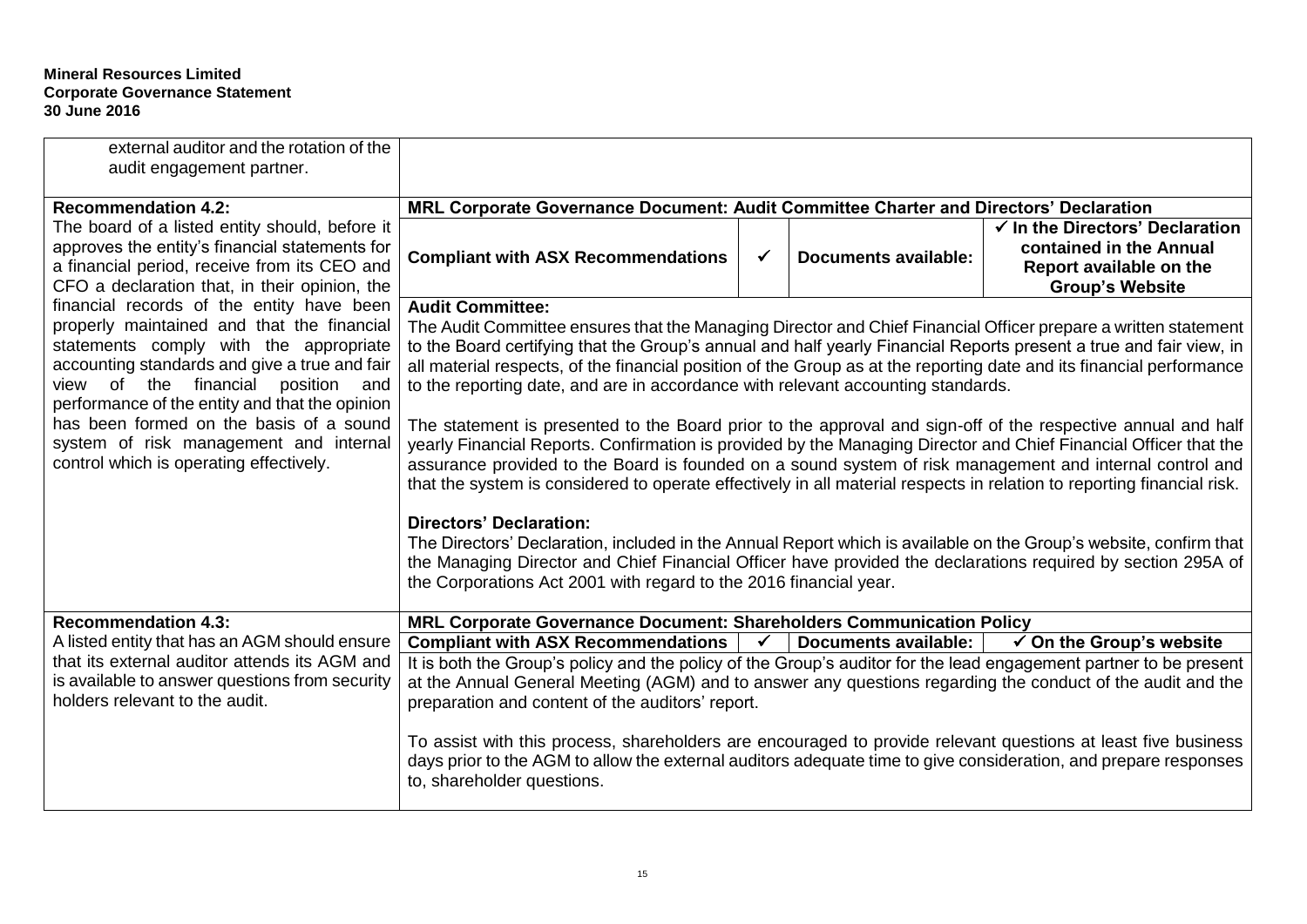$\Gamma$ 

| Principle 5 - Make timely and balanced disclosure                               |                                                                                                                                                                                                                                                                                                                                                                                                                                                                                                                      |  |  |  |
|---------------------------------------------------------------------------------|----------------------------------------------------------------------------------------------------------------------------------------------------------------------------------------------------------------------------------------------------------------------------------------------------------------------------------------------------------------------------------------------------------------------------------------------------------------------------------------------------------------------|--|--|--|
| <b>Recommendation 5.1:</b>                                                      | <b>MRL Corporate Governance Document: Continuous Disclosure Policy</b>                                                                                                                                                                                                                                                                                                                                                                                                                                               |  |  |  |
| A listed entity should:                                                         | <b>Compliant with ASX Recommendations</b><br><b>Documents available:</b><br>$\checkmark$ On the Group's website<br>$\mathbf{v}$                                                                                                                                                                                                                                                                                                                                                                                      |  |  |  |
| (a) have a written policy for complying                                         | The Group has a Continuous Disclosure Policy which demonstrates its commitment to:<br>complying with the general and continuous disclosure principles contained in the Corporations Act and the<br><b>ASX Listing rules</b>                                                                                                                                                                                                                                                                                          |  |  |  |
| continuous<br>disclosure<br>with<br>its<br>obligations under the Listing Rules; |                                                                                                                                                                                                                                                                                                                                                                                                                                                                                                                      |  |  |  |
| and                                                                             | preventing selective or inadvertent disclosure of material price sensitive information                                                                                                                                                                                                                                                                                                                                                                                                                               |  |  |  |
|                                                                                 | ensuring shareholders and the market are provided with full and timely information about the Group's                                                                                                                                                                                                                                                                                                                                                                                                                 |  |  |  |
| (b) disclose that policy or a summary of<br>it.                                 | activities                                                                                                                                                                                                                                                                                                                                                                                                                                                                                                           |  |  |  |
|                                                                                 | ensuring that all market participants have equal opportunity to receive externally available information issued<br>by the Group.                                                                                                                                                                                                                                                                                                                                                                                     |  |  |  |
|                                                                                 | <b>Disclosure officers</b><br>The Managing Director and the Chief Financial Officer/Company Secretary have been appointed as the Group's<br>Disclosure Officers responsible for implementing and administering this policy. Disclosure Officers are<br>responsible for all communication with ASX and the Managing Director is responsible for making decisions on<br>what should be disclosed publicly under this policy.                                                                                           |  |  |  |
|                                                                                 | In the absence of the Managing Director and Chief Financial Officer/Company Secretary, any matters regarding<br>disclosure issues are to be referred to the Chairman.                                                                                                                                                                                                                                                                                                                                                |  |  |  |
|                                                                                 | <b>Material information</b><br>In accordance with the ASX Listing Rules, the Group must immediately notify the market (via an announcement<br>to the ASX) once it becomes aware of any information concerning the Group which a reasonable person would<br>expect to have a material effect on the price or value of the Company's securities. ASX announcements are<br>placed on the Investors and Media section of the Group website as soon as practicable after the ASX confirms<br>receipt of that information. |  |  |  |
|                                                                                 | The Group is also required to disclose information, if asked to do so by the ASX, to correct or prevent a false<br>market.                                                                                                                                                                                                                                                                                                                                                                                           |  |  |  |
|                                                                                 | The Group is aware of the Corporations Act's requirements that it is deemed to have become aware of<br>information where a Director or Senior Manager has, or ought to have, come into possession of the information<br>in the course of the performance of his duties as a Director or Senior Manager; and that the Corporations Act                                                                                                                                                                                |  |  |  |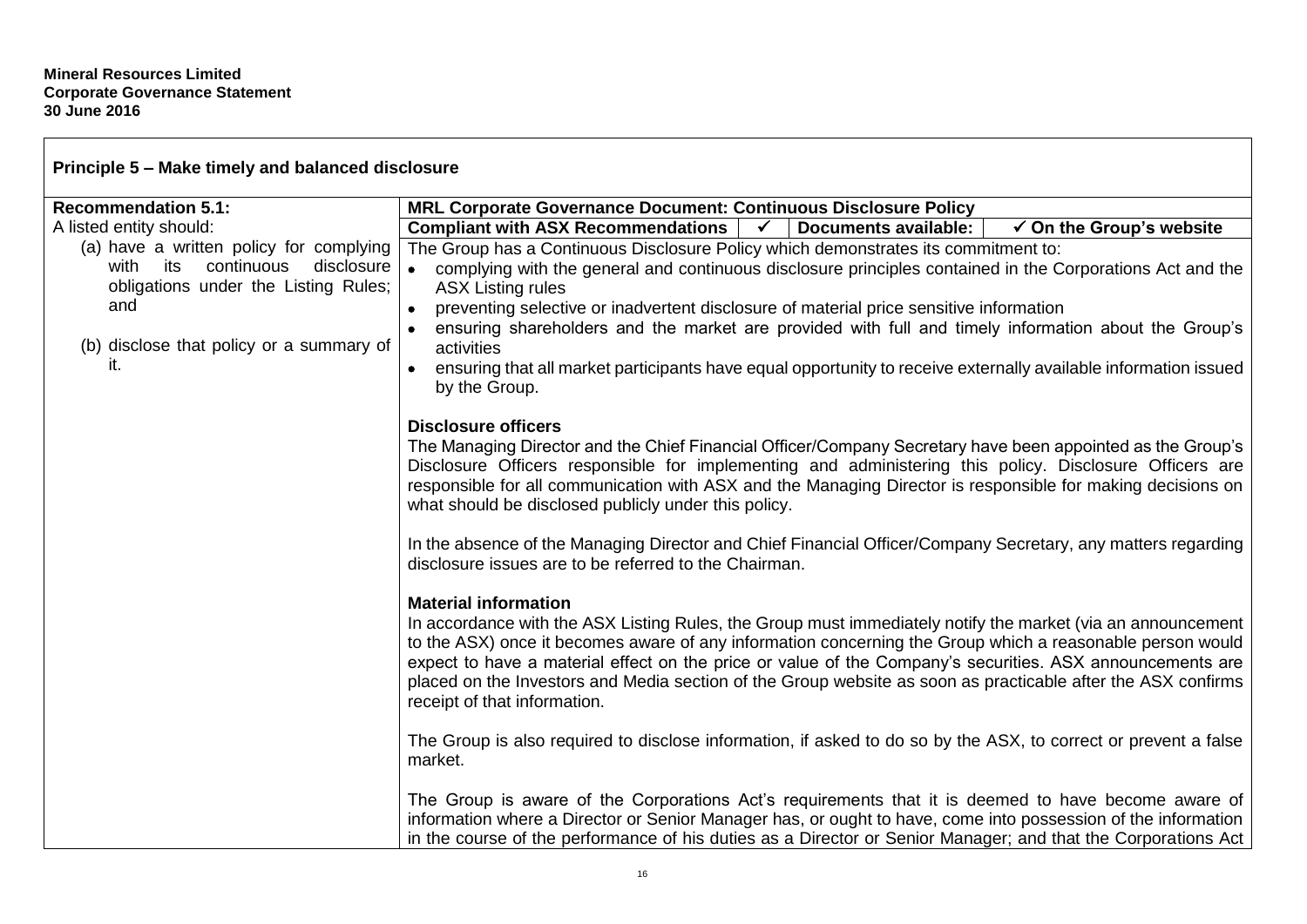|                                                      | defines a material effect on price or value as being where a reasonable person would be taken to expect<br>information to have a material effect on the price or value of securities if the information would, or would be likely<br>to, influence persons who commonly invest in securities in deciding whether to acquire or dispose of the<br>securities.                                                                                                                                                                                                                                                                                                                                                                                                                                                                               |  |  |
|------------------------------------------------------|--------------------------------------------------------------------------------------------------------------------------------------------------------------------------------------------------------------------------------------------------------------------------------------------------------------------------------------------------------------------------------------------------------------------------------------------------------------------------------------------------------------------------------------------------------------------------------------------------------------------------------------------------------------------------------------------------------------------------------------------------------------------------------------------------------------------------------------------|--|--|
| Principle 6 – Respect the rights of security holders |                                                                                                                                                                                                                                                                                                                                                                                                                                                                                                                                                                                                                                                                                                                                                                                                                                            |  |  |
| <b>Recommendation 6.1:</b>                           | MRL Corporate Governance Document: Continuous Disclosure Policy and Shareholders                                                                                                                                                                                                                                                                                                                                                                                                                                                                                                                                                                                                                                                                                                                                                           |  |  |
| A listed entity should provide information           | <b>Communication Policy</b>                                                                                                                                                                                                                                                                                                                                                                                                                                                                                                                                                                                                                                                                                                                                                                                                                |  |  |
| about itself and its governance to investors         | <b>Compliant with ASX Recommendations</b><br>$\sqrt{2}$<br>Documents available:  <br>$\checkmark$ On the Group's website                                                                                                                                                                                                                                                                                                                                                                                                                                                                                                                                                                                                                                                                                                                   |  |  |
| via its website.                                     | The Disclosure Officers (refer Recommendation 5.1 above) and the Group Manager Internal/External Affairs<br>ensure that relevant information about the Group is disclosed via the Group website on an ongoing basis, in<br>compliance with the Group's Continuous Disclosure Policy and Shareholders Communication Policy.<br>The Group's website features a discrete section (Investors and Media) for shareholders and investors to ensure<br>that information can be accessed by interested parties. Such information includes:<br>annual reports and results announcements<br>$\bullet$<br>all Company announcements made to ASX<br>speeches and support material given at investor conferences or presentations<br>Group profile and Group contact details<br>all written information provided to investors or stockbroking analysts. |  |  |
|                                                      | Announcements lodged with ASX are placed on the Group's website as soon as practicable after the ASX<br>confirms receipt of that information.                                                                                                                                                                                                                                                                                                                                                                                                                                                                                                                                                                                                                                                                                              |  |  |
|                                                      | The Group believes that communicating with shareholders by electronic means, particularly through its website,<br>is an efficient way of distributing information in a timely and convenient manner.                                                                                                                                                                                                                                                                                                                                                                                                                                                                                                                                                                                                                                       |  |  |
|                                                      | The Group's website includes the following pages, which contain information relevant to shareholders:<br>a Corporate section that includes a Corporate Governance sub-section with links to the Company's<br>corporate governance policies and practices                                                                                                                                                                                                                                                                                                                                                                                                                                                                                                                                                                                   |  |  |
|                                                      | An Investors and Media section that includes the following sub-sections:<br>- an Annual Reports sub-section, which contains copies of MRL's Annual Reports, dating back to<br>listing in 2006                                                                                                                                                                                                                                                                                                                                                                                                                                                                                                                                                                                                                                              |  |  |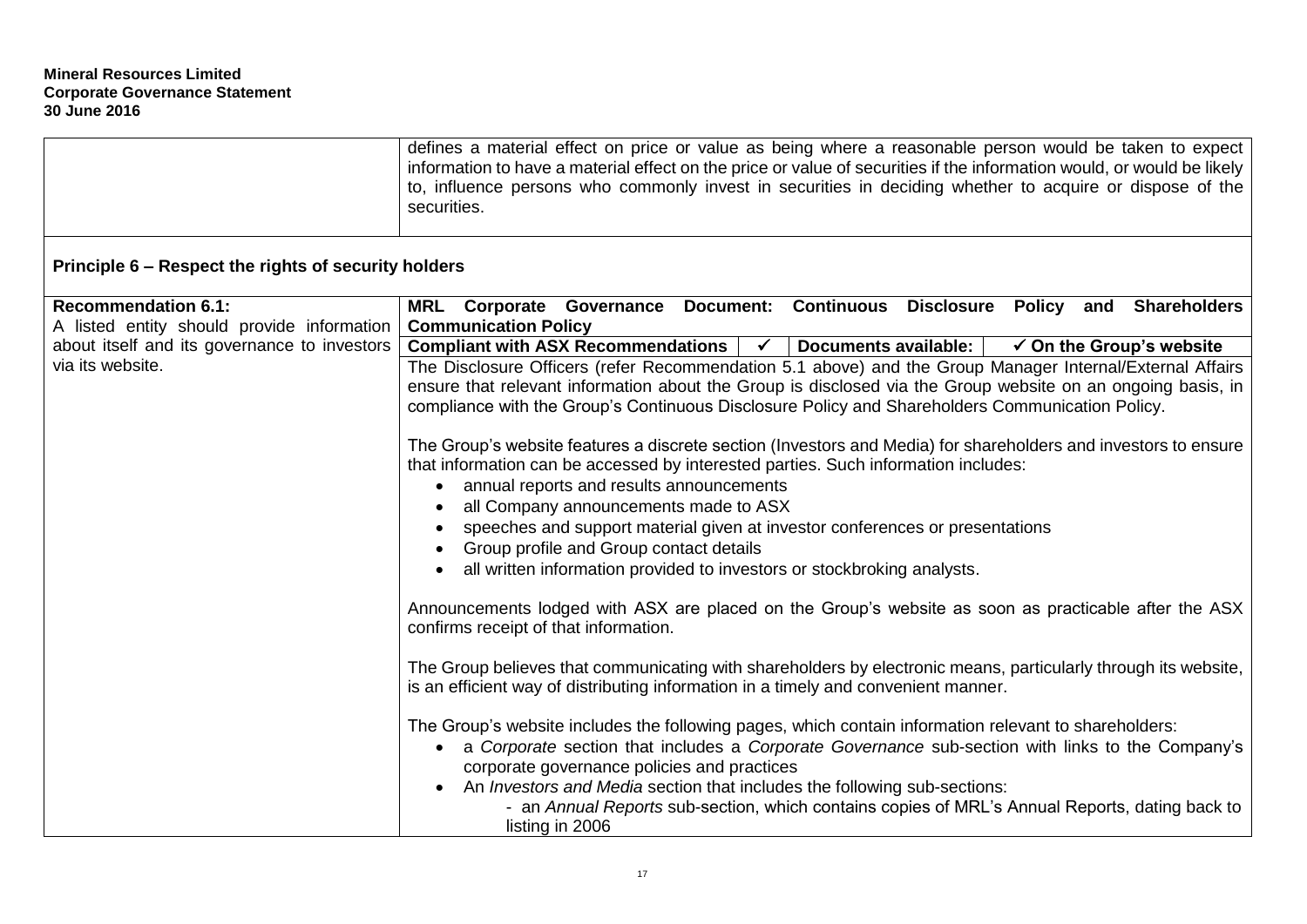|                                                       | - an ASX releases sub-section that contains all ASX releases including Half Yearly and Quarterly<br>Reports<br>- A Presentations sub-section that contains Board presentations including profit announcements<br><b>Broker Reports</b><br>- News section, containing sections on newsletters, media clippings and other relevant<br>presentations.<br>All website information is continuously reviewed and updated to ensure that information is current, or<br>appropriately dated and archived.                                                                                                                                                                                                                                         |  |
|-------------------------------------------------------|-------------------------------------------------------------------------------------------------------------------------------------------------------------------------------------------------------------------------------------------------------------------------------------------------------------------------------------------------------------------------------------------------------------------------------------------------------------------------------------------------------------------------------------------------------------------------------------------------------------------------------------------------------------------------------------------------------------------------------------------|--|
|                                                       | The Group places the full text of notices of shareholder meetings and explanatory material on its website.                                                                                                                                                                                                                                                                                                                                                                                                                                                                                                                                                                                                                                |  |
| <b>Recommendation 6.2:</b>                            | MRL Corporate Governance Document: Shareholders Communication Policy                                                                                                                                                                                                                                                                                                                                                                                                                                                                                                                                                                                                                                                                      |  |
| A listed entity should design and implement           | <b>Compliant with ASX Recommendations</b><br>$\checkmark$<br><b>Documents available:</b><br>$\checkmark$ On the Group's website                                                                                                                                                                                                                                                                                                                                                                                                                                                                                                                                                                                                           |  |
| an investor relations program to facilitate           | The Group recognises the value of providing current and relevant information to its shareholders.                                                                                                                                                                                                                                                                                                                                                                                                                                                                                                                                                                                                                                         |  |
| communication with<br>effective two-way<br>investors. | The Chief Financial Officer/Company Secretary and Group Manager External Affairs have the primary<br>responsibility for communication with shareholders.                                                                                                                                                                                                                                                                                                                                                                                                                                                                                                                                                                                  |  |
|                                                       | Information is communicated to shareholders through:<br>continuous disclosure to the ASX of all material information<br>periodic disclosure through the Annual Report, Half Year Financial Report and quarterly reporting of<br>exploration, production and corporate activities<br>notices of meetings and explanatory material<br>the Annual General Meeting<br>periodic newsletters or letters from the Chairman or Managing Director<br>the Group's website<br>The Group's website contains a Contact us section that enables questions relating to the Group to be lodged<br>with the Group. Requests and responses are tracked to ensure appropriate consideration is provided to all<br>queries and communications with the Group. |  |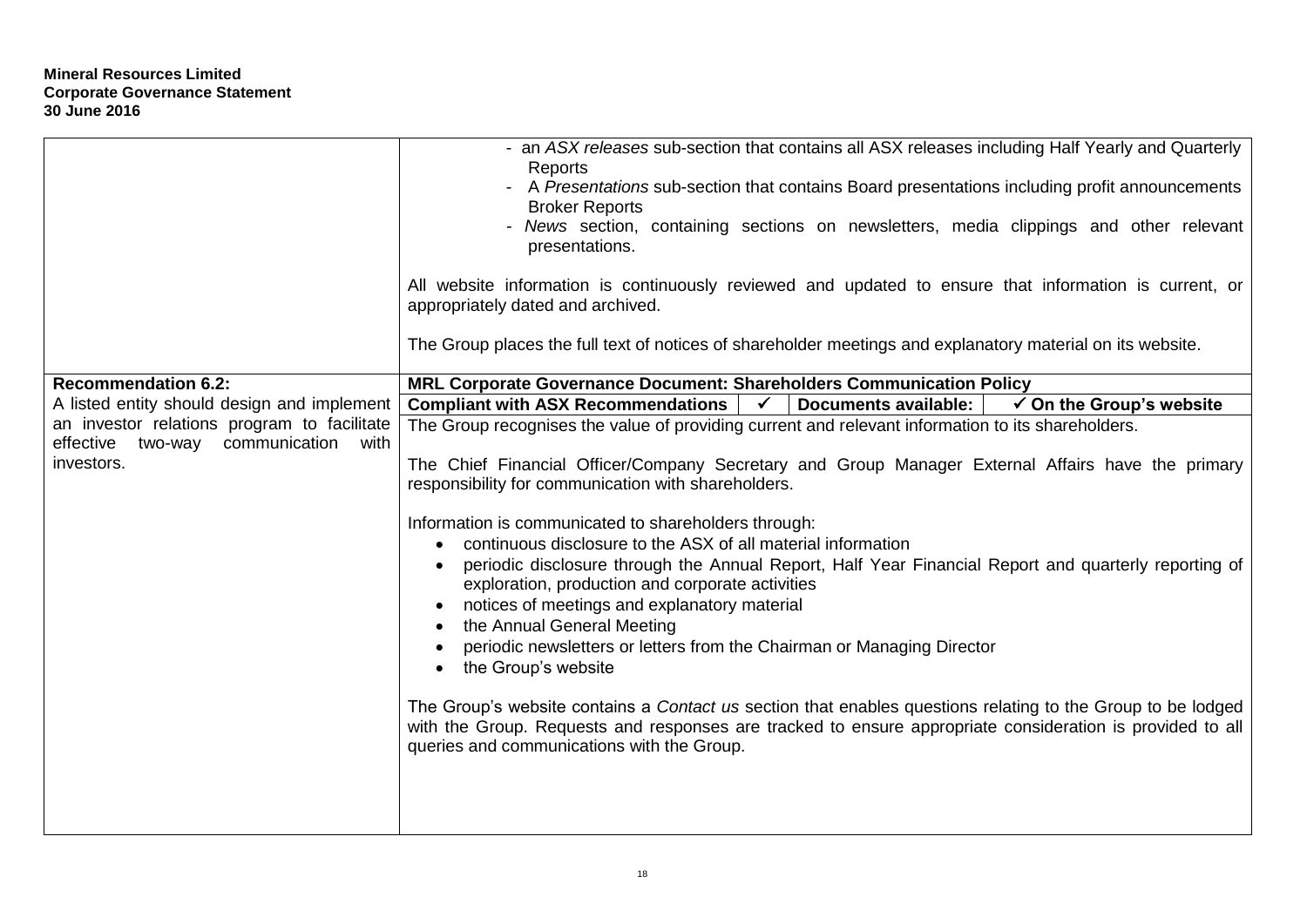| <b>Recommendation 6.3:</b>                       | MRL Corporate Governance Document: Shareholders Communication Policy                                                                                                                                                        |  |  |  |  |
|--------------------------------------------------|-----------------------------------------------------------------------------------------------------------------------------------------------------------------------------------------------------------------------------|--|--|--|--|
| A listed entity should disclose the policies     | <b>Documents available:</b><br><b>Compliant with ASX Recommendations</b><br>$\checkmark$<br>$\checkmark$ On the Group's website                                                                                             |  |  |  |  |
| and processes it has in place to facilitate and  | The Shareholders Communication Policy provides for the following with regard to shareholder meetings:                                                                                                                       |  |  |  |  |
| encourage participation at meetings of           | • notices of meetings are distributed to shareholders in accordance with the provisions of the Corporations                                                                                                                 |  |  |  |  |
| security holders.                                | Act                                                                                                                                                                                                                         |  |  |  |  |
|                                                  | notices of meeting and other meeting material are drafted in concise and clear language<br>$\bullet$                                                                                                                        |  |  |  |  |
|                                                  | shareholders are encouraged to use their attendance at meetings to ask questions on any relevant                                                                                                                            |  |  |  |  |
|                                                  | matter, with time being specifically set aside for shareholder questions                                                                                                                                                    |  |  |  |  |
|                                                  | notices of meetings encourage participation in voting on proposed resolutions by lodgement of proxies,<br>if shareholders are unable to attend the meeting                                                                  |  |  |  |  |
|                                                  | it is general practice for a presentation on the Company's activities to be made to shareholders at each<br>$\bullet$<br><b>AGM</b>                                                                                         |  |  |  |  |
|                                                  | as noted at Recommendation 4.3 above, it is both the Group's policy and the policy of the Group's auditor                                                                                                                   |  |  |  |  |
|                                                  | for the lead engagement partner to be present at the AGM to answer any questions regarding the conduct                                                                                                                      |  |  |  |  |
|                                                  | of the audit and the preparation and content of the auditors' report.                                                                                                                                                       |  |  |  |  |
|                                                  |                                                                                                                                                                                                                             |  |  |  |  |
| <b>Recommendation 6.4:</b>                       | MRL Corporate Governance Document: Shareholders Communication Policy                                                                                                                                                        |  |  |  |  |
| A listed entity should give security holders the | <b>Compliant with ASX Recommendations</b><br>$\checkmark$ On the Group's website<br>$\checkmark$<br>Documents available:                                                                                                    |  |  |  |  |
| option to receive communications from, and       | As noted at Recommendation 6.1 above, the Group's website contains a Contact us section that enables                                                                                                                        |  |  |  |  |
| send communications to, the entity and its       | questions relating to the Group to be lodged with the Company. Responses are tracked to ensure appropriate                                                                                                                  |  |  |  |  |
| security registry electronically.                | consideration is provided to all queries and communication with the Group.                                                                                                                                                  |  |  |  |  |
|                                                  |                                                                                                                                                                                                                             |  |  |  |  |
|                                                  | Likewise, the Corporate section of the Group's website contains a Corporate Directory sub-section with the<br>contact details of the Group's Share Registry (Computershare) and a hyperlink to Computershare's website. Via |  |  |  |  |
|                                                  | this link, shareholders are able to lodge queries related to the share registry on Computershare's website.                                                                                                                 |  |  |  |  |
|                                                  |                                                                                                                                                                                                                             |  |  |  |  |
|                                                  |                                                                                                                                                                                                                             |  |  |  |  |
|                                                  |                                                                                                                                                                                                                             |  |  |  |  |
|                                                  |                                                                                                                                                                                                                             |  |  |  |  |
|                                                  |                                                                                                                                                                                                                             |  |  |  |  |
|                                                  |                                                                                                                                                                                                                             |  |  |  |  |
|                                                  |                                                                                                                                                                                                                             |  |  |  |  |
|                                                  |                                                                                                                                                                                                                             |  |  |  |  |
|                                                  |                                                                                                                                                                                                                             |  |  |  |  |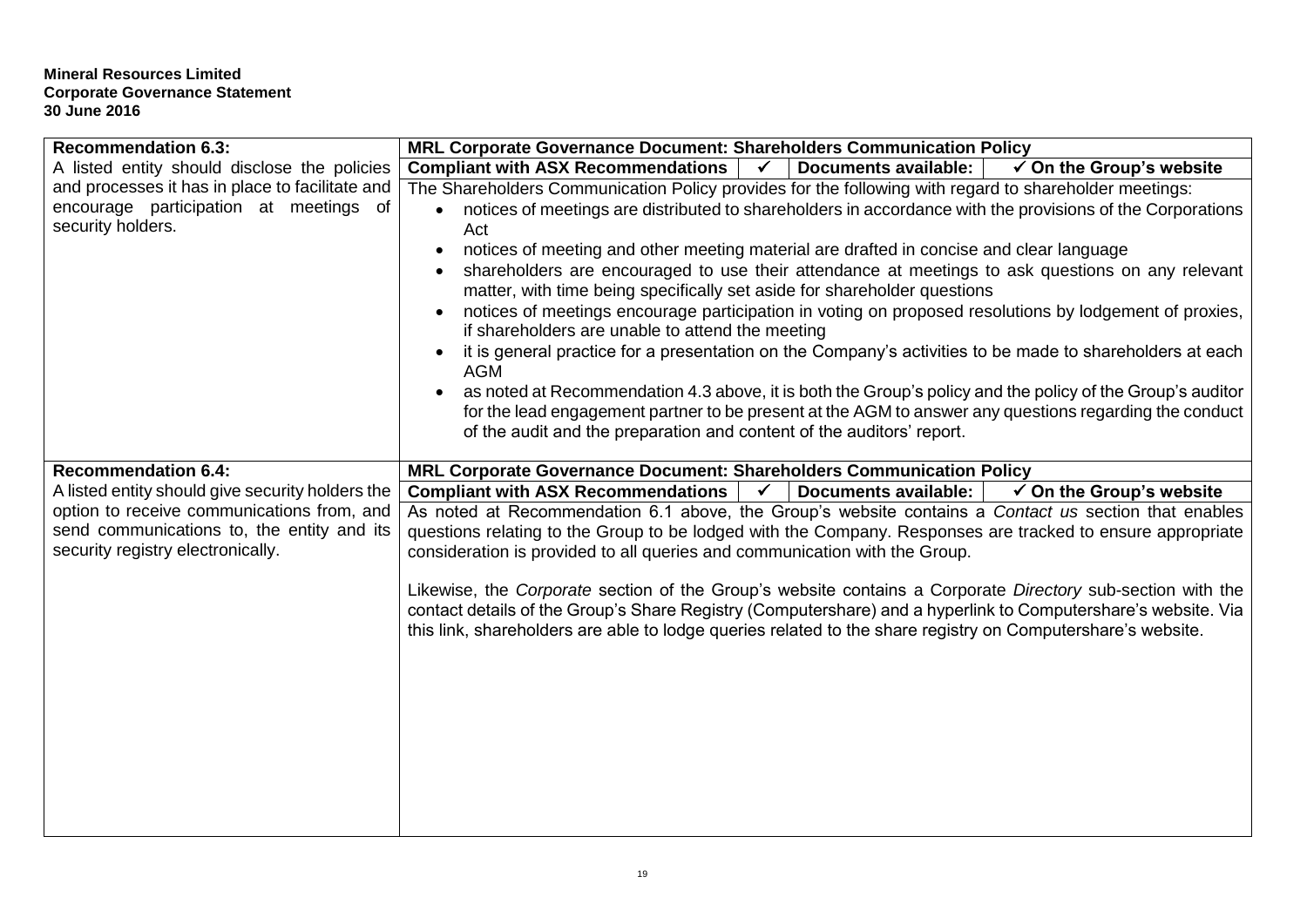| Principle 7 - Recognise and manage risk                                                                                                                                                                           |                                                                                                                                                                                                                                                                                                                                                                                                                                                                                                                                                                                                                                                                                                                                                                                                                                      |  |                             |                                     |
|-------------------------------------------------------------------------------------------------------------------------------------------------------------------------------------------------------------------|--------------------------------------------------------------------------------------------------------------------------------------------------------------------------------------------------------------------------------------------------------------------------------------------------------------------------------------------------------------------------------------------------------------------------------------------------------------------------------------------------------------------------------------------------------------------------------------------------------------------------------------------------------------------------------------------------------------------------------------------------------------------------------------------------------------------------------------|--|-----------------------------|-------------------------------------|
| <b>Recommendation 7.1:</b><br>The board of a listed entity should:<br>(a) have a committee or committees to                                                                                                       | <b>MRL Corporate Governance Documents:</b><br>• Risk Management and Internal Compliance and Control                                                                                                                                                                                                                                                                                                                                                                                                                                                                                                                                                                                                                                                                                                                                  |  |                             |                                     |
| oversee risk, each of which:                                                                                                                                                                                      | <b>Audit Committee Charter</b>                                                                                                                                                                                                                                                                                                                                                                                                                                                                                                                                                                                                                                                                                                                                                                                                       |  |                             |                                     |
| (1) has at least three members, a                                                                                                                                                                                 | <b>Nominations Committee Charter</b>                                                                                                                                                                                                                                                                                                                                                                                                                                                                                                                                                                                                                                                                                                                                                                                                 |  |                             |                                     |
| of<br>whom<br>majority<br>are                                                                                                                                                                                     | <b>Code of Conduct</b>                                                                                                                                                                                                                                                                                                                                                                                                                                                                                                                                                                                                                                                                                                                                                                                                               |  |                             |                                     |
| independent directors; and                                                                                                                                                                                        | <b>Compliant with ASX Recommendations</b><br><b>Executive's responsibility:</b>                                                                                                                                                                                                                                                                                                                                                                                                                                                                                                                                                                                                                                                                                                                                                      |  | <b>Documents available:</b> | $\checkmark$ On the Group's website |
| (2) is chaired by an independent                                                                                                                                                                                  |                                                                                                                                                                                                                                                                                                                                                                                                                                                                                                                                                                                                                                                                                                                                                                                                                                      |  |                             |                                     |
| director.<br>and disclose:<br>(3) the charter of the committee;<br>members<br>of<br>$(4)$ the<br>the                                                                                                              | Primary responsibility for undertaking and assessing risk management and internal control effectiveness is<br>delegated to the executives by the Managing Director. The Managing Director is required by the Board to report<br>on the efficiency and effectiveness of the risk management system. The Board discusses risk management<br>issues with the Managing Director and executives on an ongoing basis.                                                                                                                                                                                                                                                                                                                                                                                                                      |  |                             |                                     |
| committee; and<br>(5) as at the end of each reporting<br>period, the number of times                                                                                                                              | Executives have standing instructions from the Managing Director to apprise the Board of changing<br>circumstances within the Company and within the business environment.                                                                                                                                                                                                                                                                                                                                                                                                                                                                                                                                                                                                                                                           |  |                             |                                     |
| the committee met throughout<br>the period and the individual                                                                                                                                                     | In addition to the above, the Group's Governance framework provides the following controls:                                                                                                                                                                                                                                                                                                                                                                                                                                                                                                                                                                                                                                                                                                                                          |  |                             |                                     |
| attendances of the members                                                                                                                                                                                        | <b>Via the Audit Committee:</b>                                                                                                                                                                                                                                                                                                                                                                                                                                                                                                                                                                                                                                                                                                                                                                                                      |  |                             |                                     |
| of the members at those                                                                                                                                                                                           | The Audit Committee addresses risk within the Group via:                                                                                                                                                                                                                                                                                                                                                                                                                                                                                                                                                                                                                                                                                                                                                                             |  |                             |                                     |
| meetings; or<br>(b) if it does not have a risk committee or<br>committees that satisfy (a) above,<br>disclose that fact and the processes it<br>employs for overseeing the entity's<br>risk management framework. | overseeing, co-ordinating and appraising the quality of audits conducted by both the Group's external<br>$\bullet$<br>auditors and the internal audit review process (refer Recommendation 7.2 below)<br>determining the independence and effectiveness of the external auditors and the internal audit process;<br>maintaining open lines of communications among the Board and external auditors to exchange views<br>$\bullet$<br>and information, as well as confirm the external auditors' authority and responsibilities<br>serving as an independent and objective party to review the financial information submitted by<br>$\bullet$<br>management to the Board for issue to shareholders, regulatory authorities and the general public<br>reviewing the adequacy of the reporting and accounting controls of the Company. |  |                             |                                     |
|                                                                                                                                                                                                                   | The Nominations Committee addresses risk by:                                                                                                                                                                                                                                                                                                                                                                                                                                                                                                                                                                                                                                                                                                                                                                                         |  |                             |                                     |
|                                                                                                                                                                                                                   | providing assurance that the Board has the effective composition, size and commitment to adequately<br>$\bullet$<br>discharge its responsibilities and duties                                                                                                                                                                                                                                                                                                                                                                                                                                                                                                                                                                                                                                                                        |  |                             |                                     |
|                                                                                                                                                                                                                   | assessing the extent to which the necessary and desirable competencies are represented on the Board                                                                                                                                                                                                                                                                                                                                                                                                                                                                                                                                                                                                                                                                                                                                  |  |                             |                                     |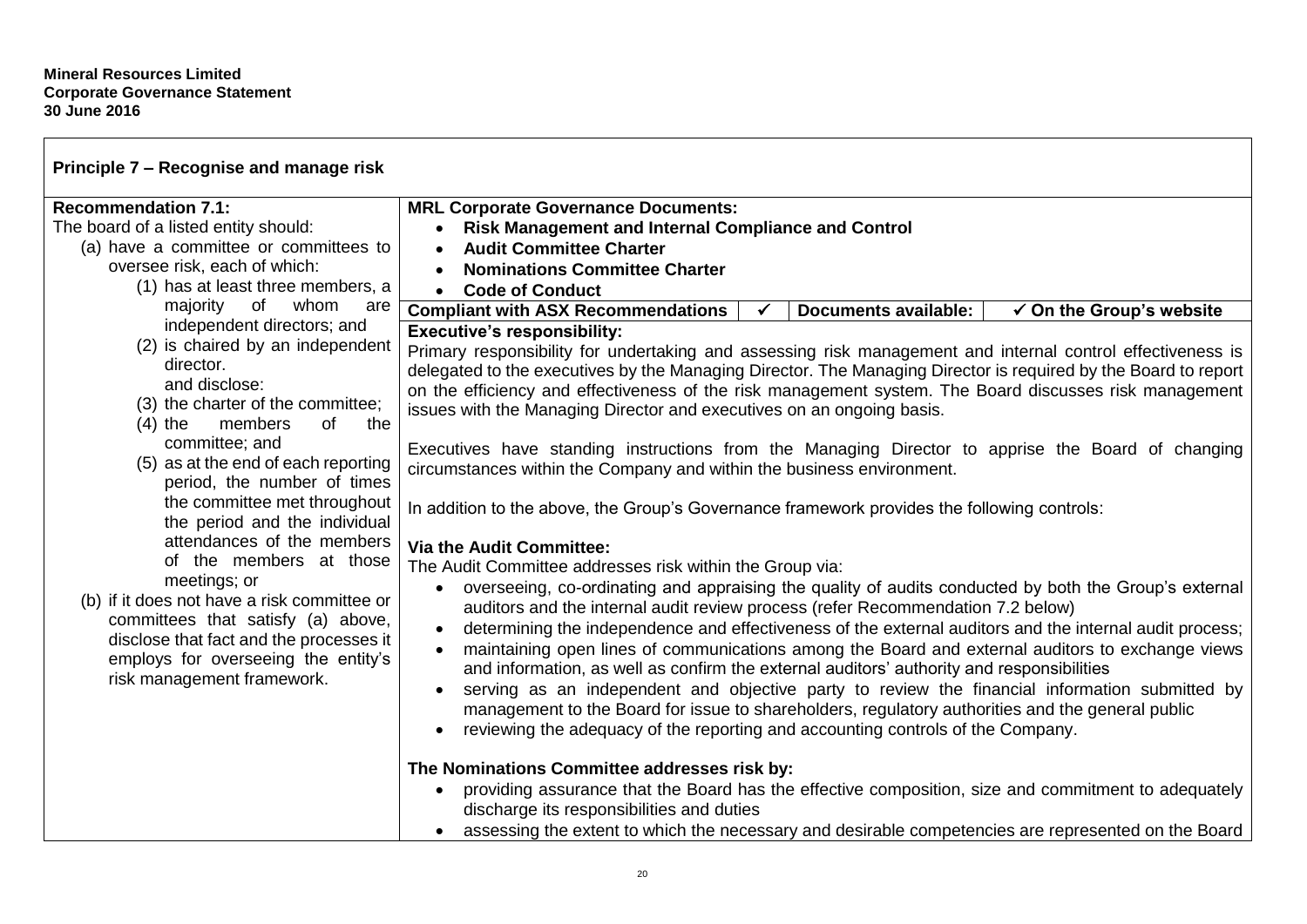|                                                                                                                                                                                                                                      | recommend required Board competencies, number and profiles of Board members<br>$\bullet$<br>ensuring that Board succession plans are in place to maintain the required competencies, number and<br>$\bullet$<br>profiles of Board members<br>evaluating the performance of the Board and executives.<br>The Company's Code of Conduct addresses risk by:<br>requiring Directors, and Employees of the Company to act honestly, in good faith and in the best interests<br>$\bullet$<br>of the Company, as detailed under Recommendation 3.1 above.                                                                                                                                                                                                                                                                                                                                                                                                           |  |  |
|--------------------------------------------------------------------------------------------------------------------------------------------------------------------------------------------------------------------------------------|--------------------------------------------------------------------------------------------------------------------------------------------------------------------------------------------------------------------------------------------------------------------------------------------------------------------------------------------------------------------------------------------------------------------------------------------------------------------------------------------------------------------------------------------------------------------------------------------------------------------------------------------------------------------------------------------------------------------------------------------------------------------------------------------------------------------------------------------------------------------------------------------------------------------------------------------------------------|--|--|
| <b>Recommendation 7.2:</b>                                                                                                                                                                                                           | <b>MRL Corporate Governance Documents:</b>                                                                                                                                                                                                                                                                                                                                                                                                                                                                                                                                                                                                                                                                                                                                                                                                                                                                                                                   |  |  |
| The board or a committee of the board<br>should:                                                                                                                                                                                     | • Audit Committee Charter                                                                                                                                                                                                                                                                                                                                                                                                                                                                                                                                                                                                                                                                                                                                                                                                                                                                                                                                    |  |  |
| (a) review the entity's risk management                                                                                                                                                                                              | <b>Risk Management and Internal Compliance and Control</b><br>$\bullet$<br><b>Documents available:</b><br>$\checkmark$                                                                                                                                                                                                                                                                                                                                                                                                                                                                                                                                                                                                                                                                                                                                                                                                                                       |  |  |
| framework at least annually to satisfy<br>itself that it continues to be sound;<br>and<br>(b) disclose, in relation to each reporting<br>period, whether such a review has<br>taken place.                                           | <b>Compliant with ASX Recommendations</b><br>$\checkmark$ On the Group's website<br>In addition to its primary function to assist the Board in fulfilling its responsibilities relating to accounting and<br>reporting practices of the Company, the Audit Committee reviews the adequacy of the reporting and accounting<br>controls of the Company.<br>As noted at Recommendation 7.1 above, primary responsibility for undertaking and assessing risk management<br>and internal control effectiveness is delegated to executives. Executives are required by the Board to report<br>back on the efficiency and effectiveness of risk management within their areas of responsibility. The Board<br>discuss risk management issues with executives on an ongoing basis, and executives have standing instructions<br>from the Board to apprise the Board of changing circumstances within the Group and within the international<br>business environment. |  |  |
| <b>Recommendation 7.3:</b>                                                                                                                                                                                                           | <b>MRL Corporate Governance Documents:</b>                                                                                                                                                                                                                                                                                                                                                                                                                                                                                                                                                                                                                                                                                                                                                                                                                                                                                                                   |  |  |
| A listed entity should disclose:<br>(a) if it has an internal audit function, how                                                                                                                                                    | <b>Audit Committee Charter</b><br><b>Code of Conduct</b><br>$\bullet$                                                                                                                                                                                                                                                                                                                                                                                                                                                                                                                                                                                                                                                                                                                                                                                                                                                                                        |  |  |
| the function is structured and what                                                                                                                                                                                                  | <b>Risk Management and Internal Compliance and Control</b><br>$\bullet$                                                                                                                                                                                                                                                                                                                                                                                                                                                                                                                                                                                                                                                                                                                                                                                                                                                                                      |  |  |
| role it performs; or                                                                                                                                                                                                                 | <b>Compliant with ASX Recommendations</b><br><b>Documents available:</b><br>$\checkmark$ On the Group's website<br>$\sqrt{2}$                                                                                                                                                                                                                                                                                                                                                                                                                                                                                                                                                                                                                                                                                                                                                                                                                                |  |  |
| (b) if it does not have an internal audit<br>function, that fact and the processes<br>it employs for evaluating<br>and<br>the<br>continually<br>improving<br>effectiveness of its risk management<br>and internal control processes. | The Company does not currently have a formal internal audit function.<br>Procedures for continually improving both risk management and internal control processes are managed by the<br>Group as follows:                                                                                                                                                                                                                                                                                                                                                                                                                                                                                                                                                                                                                                                                                                                                                    |  |  |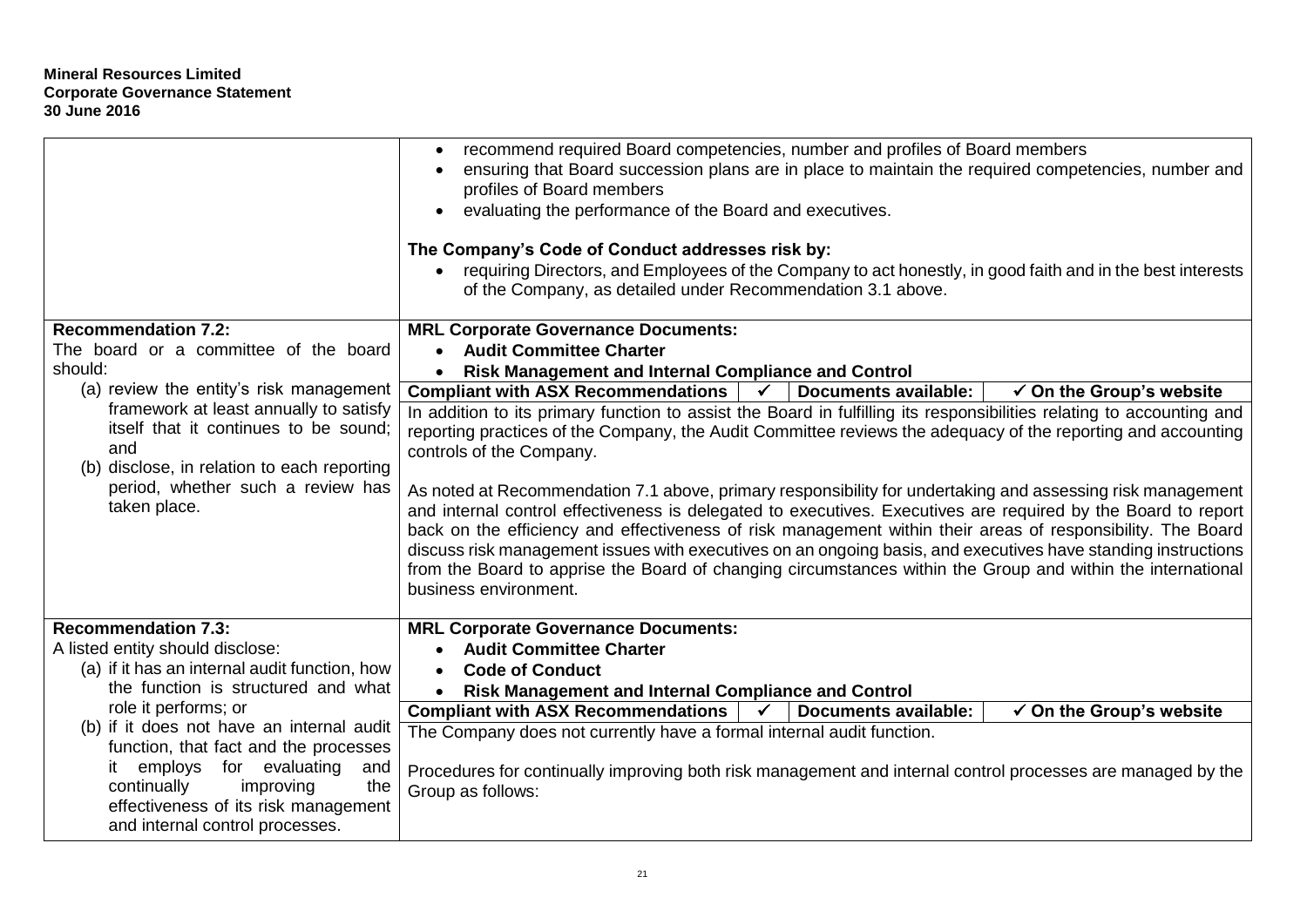| Via the Risk Management and Internal Compliance and Control Procedure, which:                                                                                                                                                                                                                                                                                                                                                                                                                                                                            |
|----------------------------------------------------------------------------------------------------------------------------------------------------------------------------------------------------------------------------------------------------------------------------------------------------------------------------------------------------------------------------------------------------------------------------------------------------------------------------------------------------------------------------------------------------------|
| • Assigns primary responsibility for undertaking and assessing risk management and internal control<br>effectiveness to executives                                                                                                                                                                                                                                                                                                                                                                                                                       |
| Requires executives, as tasked by the Board, to report back to the Board on the efficiency and<br>effectiveness of risk management within their areas of responsibility                                                                                                                                                                                                                                                                                                                                                                                  |
| Requires the Board to discuss risk management issues with executives on an ongoing basis.                                                                                                                                                                                                                                                                                                                                                                                                                                                                |
| Via the Audit Committee, which:                                                                                                                                                                                                                                                                                                                                                                                                                                                                                                                          |
| • assists the Board in fulfilling its responsibilities relating to accounting and reporting practices of the<br>Group                                                                                                                                                                                                                                                                                                                                                                                                                                    |
| oversees, co-ordinates and appraises the quality of audits conducted by the Group's external<br>auditors, which includes reports from the auditors on, and Management's response to, control<br>weaknesses observed during the external audit process                                                                                                                                                                                                                                                                                                    |
| ensures the Managing Director and Chief Financial Officer provide the Board with the declaration<br>required by s295A of the Corporations Act – i.e. that a sound system of risk management and internal<br>control is in place and operating effectively in material respects in relation to financial reporting risks<br>maintains open lines of communications among the Board and the external auditors to exchange<br>views and information                                                                                                         |
| reviews, through formal enguiry, the adequacy of the reporting and accounting controls of the Group.                                                                                                                                                                                                                                                                                                                                                                                                                                                     |
| Via Corporate Finance reviews:                                                                                                                                                                                                                                                                                                                                                                                                                                                                                                                           |
| • Corporate Finance undertakes regular (minimum six monthly) reviews of the efficiency and<br>effectiveness of Operational Finance Departments' Management reports and reconciliations.<br>Deficiencies are reported to the Chief Financial Officer with a recommendation of the corrective action<br>to be undertaken, recommended revisions to the Group's financial and operational systems and<br>timetable for rectification. Once corrective action has been completed, the Chief Financial Officer<br>signs off that the issue has been resolved. |
| <b>Via Independent Expert Reports:</b>                                                                                                                                                                                                                                                                                                                                                                                                                                                                                                                   |
| Where an item has a material impact on the accuracy and reliability of financial performance to, and<br>$\bullet$<br>financial position as at, a period end (e.g. resource stockpiles) independent experts are<br>commissioned to assess quantities included in carrying value calculations. Variances are thoroughly<br>investigated and where deficiencies are identified, appropriate amendments made to measuring<br>processes/systems                                                                                                               |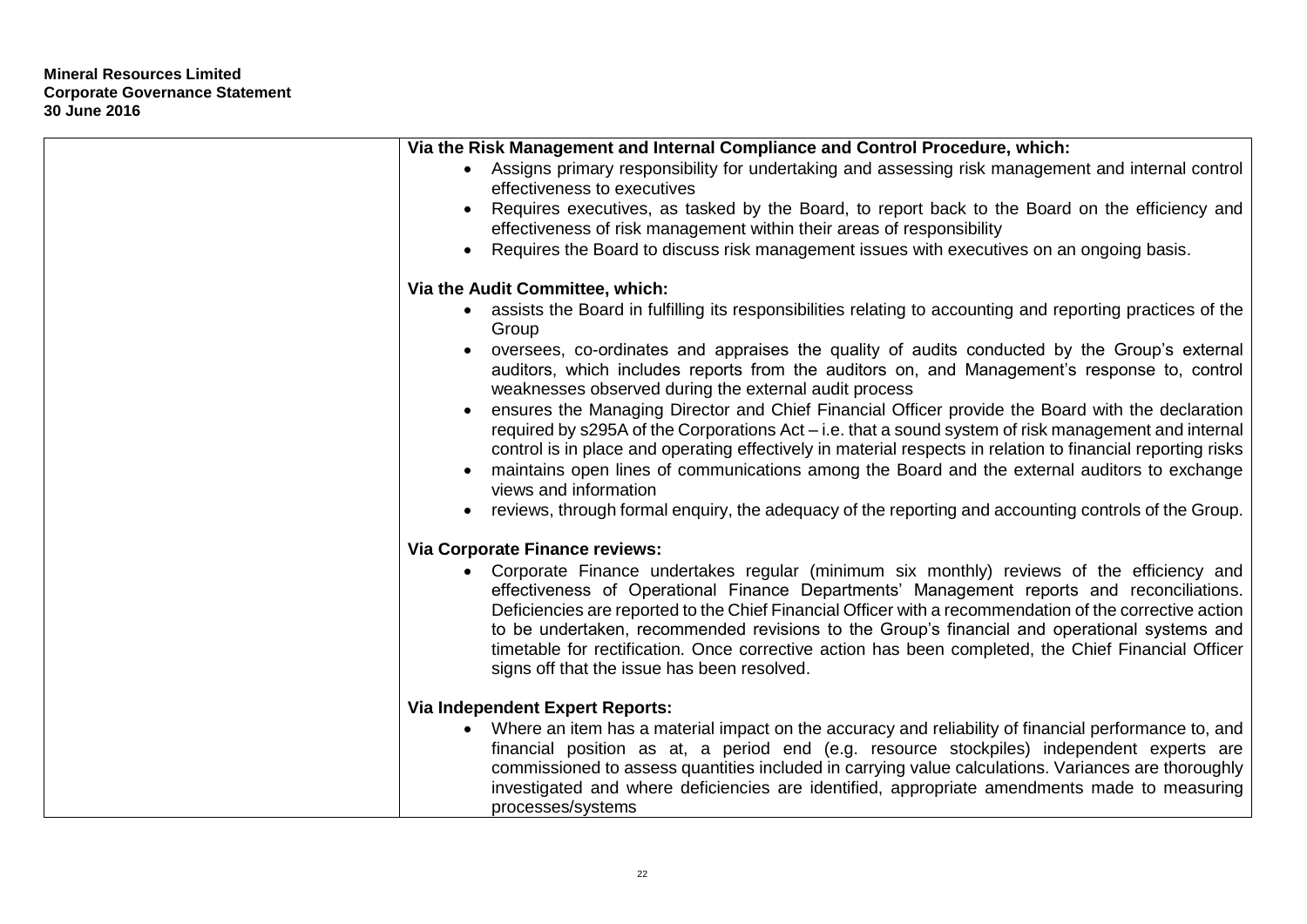|                                                                                      | Risks associated with IT system changes are managed by ensuring independent experts are<br>commissioned to review change processes and to provide a report to executives on the adequacy<br>and efficacy of internal controls inherent in the new systems, as well as to verify that all risks<br>associated with transition from previous to new systems have been appropriately managed.                                                                                                                                                                                                                                                                                                                                    |  |  |
|--------------------------------------------------------------------------------------|-------------------------------------------------------------------------------------------------------------------------------------------------------------------------------------------------------------------------------------------------------------------------------------------------------------------------------------------------------------------------------------------------------------------------------------------------------------------------------------------------------------------------------------------------------------------------------------------------------------------------------------------------------------------------------------------------------------------------------|--|--|
|                                                                                      | <b>Via Risk Surveyor Reports:</b>                                                                                                                                                                                                                                                                                                                                                                                                                                                                                                                                                                                                                                                                                             |  |  |
|                                                                                      | • The Group arranges major property insurance based risk management audits through its insurance<br>brokers on at least an annual basis. These comprehensive risk reviews are conducted by<br>independent risk management companies, who provide a report to executives on the adequacy of<br>property insurance and associated control risks, for major property and processes within the Group's<br>supply chain. Issues identified are logged and followed up by periodic updates on corrective actions<br>to the Chief Operating Officer and Chief Financial Officer, until both sign off that they are satisfied<br>that any weaknesses in process controls and/or operating systems have been adequately<br>remediated. |  |  |
|                                                                                      | The Board is satisfied that the processes summarised above achieve the objective of ensuring the effectiveness<br>of the Group's risk management and internal control processes are continually monitored and improved.                                                                                                                                                                                                                                                                                                                                                                                                                                                                                                       |  |  |
| <b>Recommendation 7.4:</b>                                                           | <b>MRL Corporate Governance Documents:</b>                                                                                                                                                                                                                                                                                                                                                                                                                                                                                                                                                                                                                                                                                    |  |  |
| A listed entity should disclose whether it has<br>any material exposure to economic, | <b>Risk Management and Internal Compliance and Control</b><br>$\bullet$<br><b>This Report</b><br>$\bullet$                                                                                                                                                                                                                                                                                                                                                                                                                                                                                                                                                                                                                    |  |  |
| environmental and social sustainability risks                                        | <b>Compliant with ASX Recommendations</b><br><b>Documents available:</b><br>$\checkmark$ On the Group's website<br>$\sqrt{ }$                                                                                                                                                                                                                                                                                                                                                                                                                                                                                                                                                                                                 |  |  |
| and, if it does, how it manages or intends to                                        | The Risk Management and Internal Compliance and Control Procedure:                                                                                                                                                                                                                                                                                                                                                                                                                                                                                                                                                                                                                                                            |  |  |
| manage those risks.                                                                  | assigns primary responsibility for undertaking and assessing risk management and internal control<br>$\bullet$<br>effectiveness to the executives                                                                                                                                                                                                                                                                                                                                                                                                                                                                                                                                                                             |  |  |
|                                                                                      | Requires executives, as tasked by the Board, to report back to the Board on the efficiency and<br>effectiveness of risk management within their areas of responsibility                                                                                                                                                                                                                                                                                                                                                                                                                                                                                                                                                       |  |  |
|                                                                                      | requires the Board to discuss risk management issues with executives on an ongoing basis.                                                                                                                                                                                                                                                                                                                                                                                                                                                                                                                                                                                                                                     |  |  |
|                                                                                      | Any unmitigated risk issues identified by executives, and reported to the Board, are disclosed within the<br>Directors' Report section of the Annual Report which is available on the Group's website (refer below).                                                                                                                                                                                                                                                                                                                                                                                                                                                                                                          |  |  |
|                                                                                      | The Directors' Report section of the Annual Report which is available on the Group's website discloses material<br>exposures to economic, environmental and social sustainability risks, along with remedial action being taken to<br>manage and/or mitigate these risks.                                                                                                                                                                                                                                                                                                                                                                                                                                                     |  |  |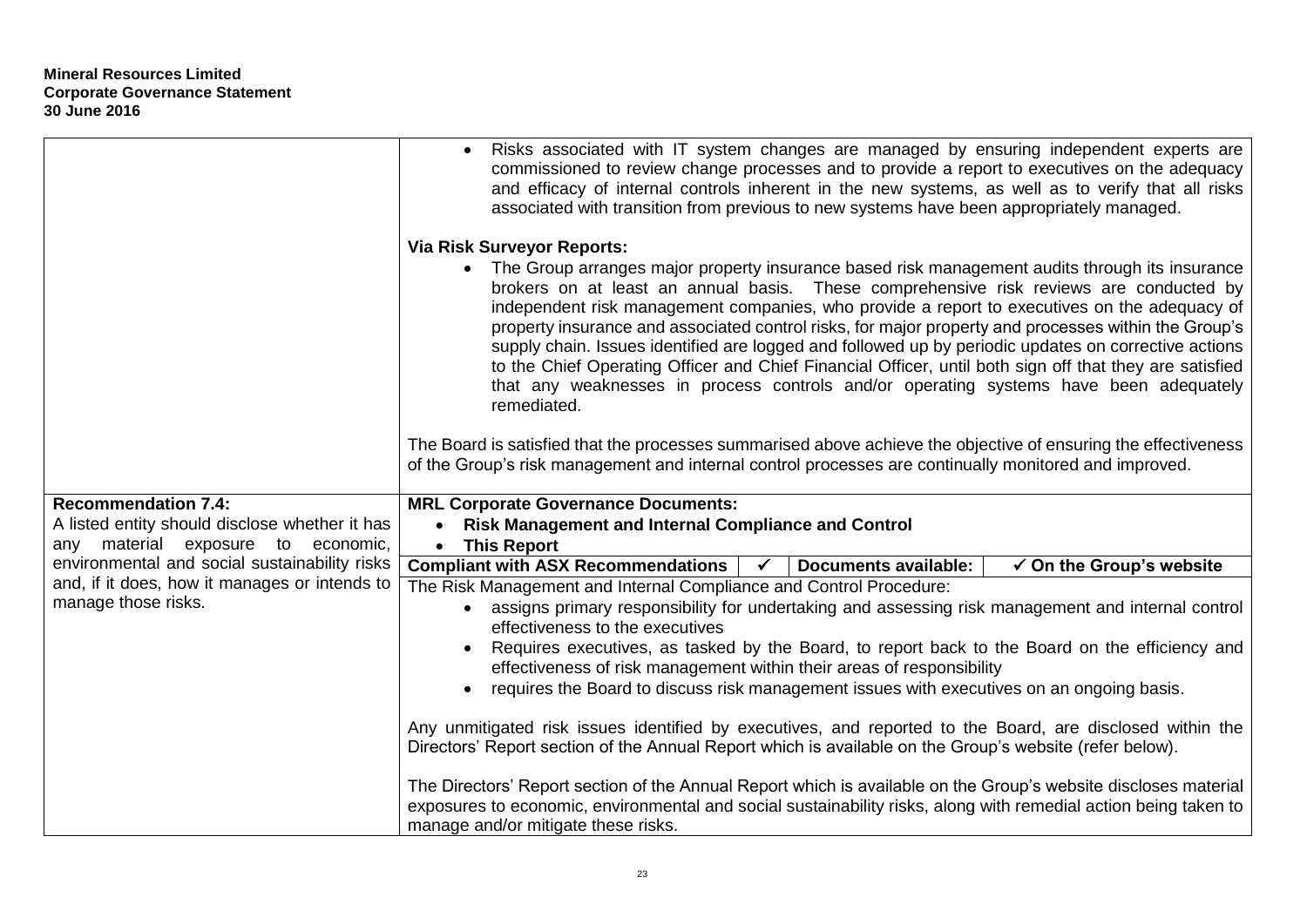| Principle 8 - Remunerate fairly and responsibly                         |                                                                                                                       |                                     |  |  |
|-------------------------------------------------------------------------|-----------------------------------------------------------------------------------------------------------------------|-------------------------------------|--|--|
| <b>Recommendation 8.1:</b>                                              | MRL Corporate Governance Documents: Remuneration Committee Charter                                                    |                                     |  |  |
| The board of a listed entity should:                                    | <b>Compliant with ASX Recommendations</b><br><b>Documents available:</b><br>$\mathbf x$                               | $\checkmark$ On the Group's website |  |  |
| (a) have a remuneration committee                                       | The Board has established a Remuneration Committee. During the 2016 Financial Year, membership of the                 |                                     |  |  |
| which:                                                                  | Remuneration Committee was as follows:                                                                                |                                     |  |  |
| (1) has at least three members, a                                       | Kelvin Flynn, Independent Non-Executive Director (current Chair)<br>$\bullet$                                         |                                     |  |  |
| majority<br>of<br>whom<br>are                                           | James McClements, Independent Non-Executive Director<br>$\bullet$                                                     |                                     |  |  |
| independent directors                                                   | Joe Ricciardo, Independent Non-Executive Director (retired on 18 April 2016)<br>$\bullet$                             |                                     |  |  |
| (2) is chaired by an independent                                        |                                                                                                                       |                                     |  |  |
| director                                                                | For the majority of the financial year the Remuneration Committee consisted of three independent Non-                 |                                     |  |  |
| and disclose:                                                           | Executive Directors until the retirement of Joe Ricciardo in April 2016. Accordingly the Company did not satisfy      |                                     |  |  |
| (3) the charter of the committee                                        | the Recommendation for the Remuneration Committee to consist of at least three members on the reporting               |                                     |  |  |
| (4) the members of the committee<br>(5) as at the end of each reporting | date of 30 June 2016. The Board considers this divergence from the Recommendations to be temporary in                 |                                     |  |  |
| period, the number of times                                             | nature and is currently considering its overall structure including a likely replacement for Joe Ricciardo's position |                                     |  |  |
| the committee met throughout                                            | and an additional independent Non-Executive Director.                                                                 |                                     |  |  |
| the period and the individual                                           |                                                                                                                       |                                     |  |  |
| attendances of the members                                              | The Committee Charter is available on the Group's website.                                                            |                                     |  |  |
| at those meetings; or                                                   | 2016 Financial Year Remuneration Committee Meetings:                                                                  |                                     |  |  |
| (b) if it does not have a remunerations                                 | The number of meetings and attendance at each meeting is disclosed in the Directors' Report section of the            |                                     |  |  |
| committee, disclose that fact and the                                   | Annual Report which is available on the Group's website                                                               |                                     |  |  |
| processes it employs for setting the                                    |                                                                                                                       |                                     |  |  |
| of<br>level<br>composition<br>and                                       |                                                                                                                       |                                     |  |  |
| remuneration for directors and senior                                   |                                                                                                                       |                                     |  |  |
| executives and ensuring that such                                       |                                                                                                                       |                                     |  |  |
| remuneration is appropriate and not                                     |                                                                                                                       |                                     |  |  |
| excessive.                                                              |                                                                                                                       |                                     |  |  |
|                                                                         |                                                                                                                       |                                     |  |  |
|                                                                         |                                                                                                                       |                                     |  |  |
|                                                                         |                                                                                                                       |                                     |  |  |
|                                                                         |                                                                                                                       |                                     |  |  |
|                                                                         |                                                                                                                       |                                     |  |  |